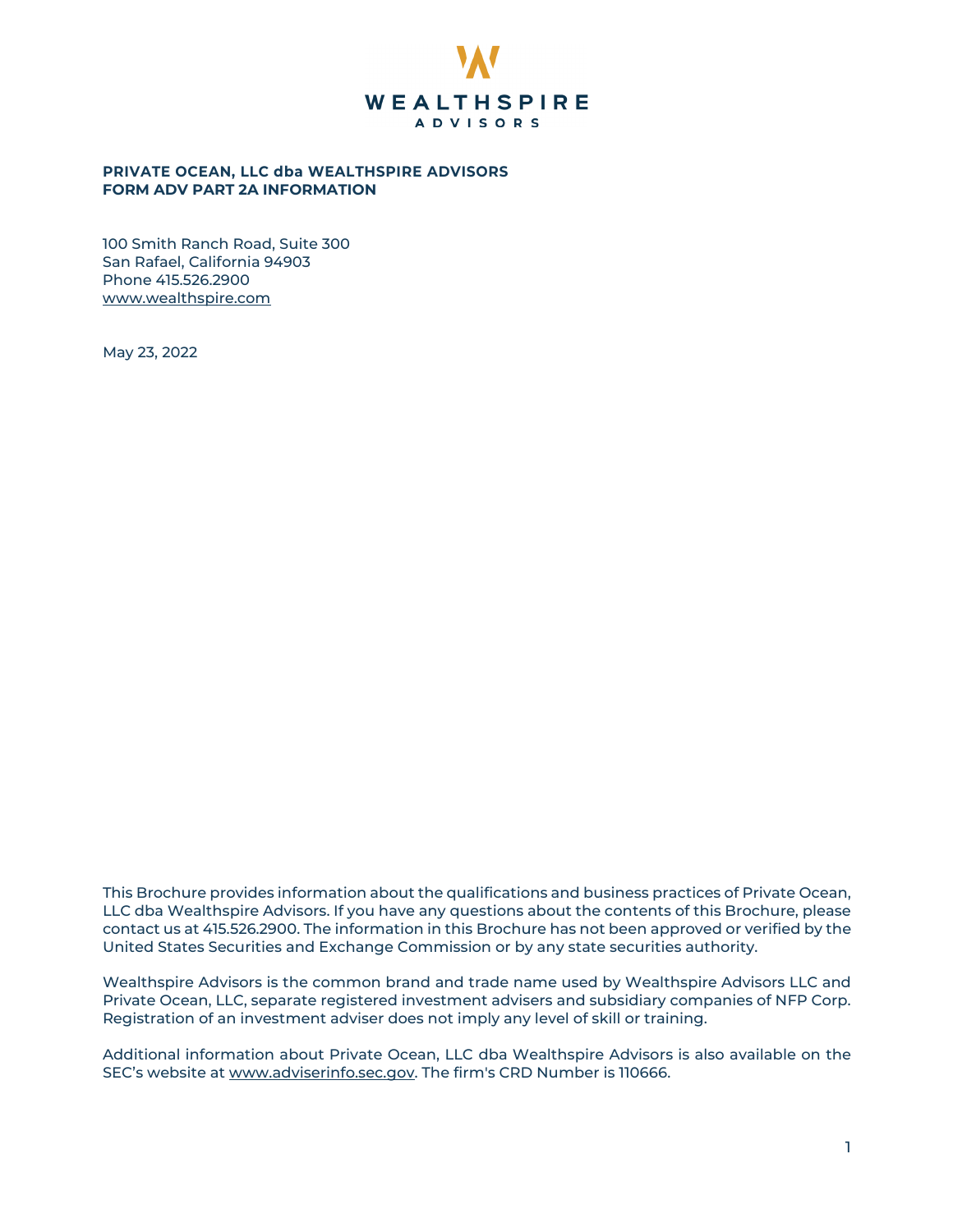

# **Item 2 – Material Changes to this Brochure since the last update filed March 31, 2022**

This publication of the Form ADV Part 2A contains highlights of the changes that have been made to this brochure since the last amendment filed on March 31, 2022. Some of these items may be deemed material changes from our last filing:

Reflects Private Ocean, LLC's dba update to Wealthspire Advisors

We strongly encourage each client to review the entire updated brochure.

You may request a complete copy of our current Form ADV, Part 2A Brochure at any time by contacting us at 415.526.2900 or [info@wealthspire.com.](mailto:info@wealthspire.com) Our Brochure is also available on our website a[t www.wealthspire.com.](http://www.wealthspire.com/)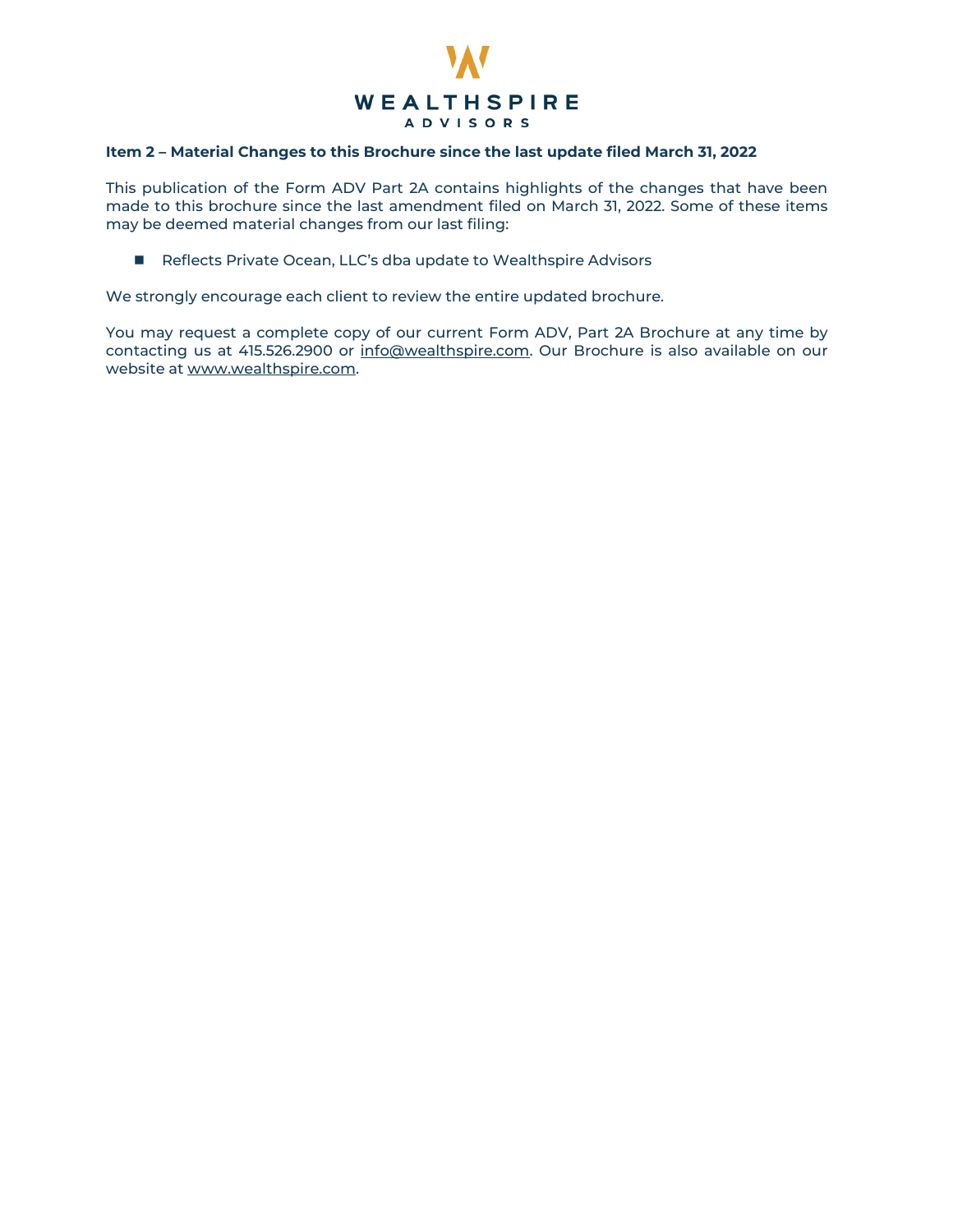

# <span id="page-2-0"></span>**Item 3 - Table of Contents**

| Item 1-Cover Page                                                     |           |
|-----------------------------------------------------------------------|-----------|
| Item 2-Material Changes                                               | 2         |
| Item 3 - Table of Contents                                            | 3         |
| Item 4 - Advisory Business                                            | 4         |
| Item 5 – Feesand Compensation                                         | 10        |
| Item 6-Performance-Based Fees and Side-By-Side Management             | 13        |
| Item 7 – Types of Clients                                             | 14        |
| Item 8 - Methods of Analysis, Investment Strategies, and Risk of Loss | 15        |
| Item 9 - Disciplinary Information                                     | 19        |
| Item 10 - Other Financial Industry Activities and Affiliations        | 20        |
| Item 11 - Code of Ethics                                              | 21        |
| Item 12 – Brokerage Practices                                         | <b>22</b> |
| Item 13 – Review of Accounts and Reports                              | 26        |
| Item 14 - Client Referrals and Other Compensation                     | 27        |
| Item 15 – Custody                                                     | 29        |
| Item 16 – Investment Discretion                                       | 30        |
| Item 17 – Voting Client Securities                                    | 31        |
| Item 18 - Financial Information About Wealthspire Advisors            | 32        |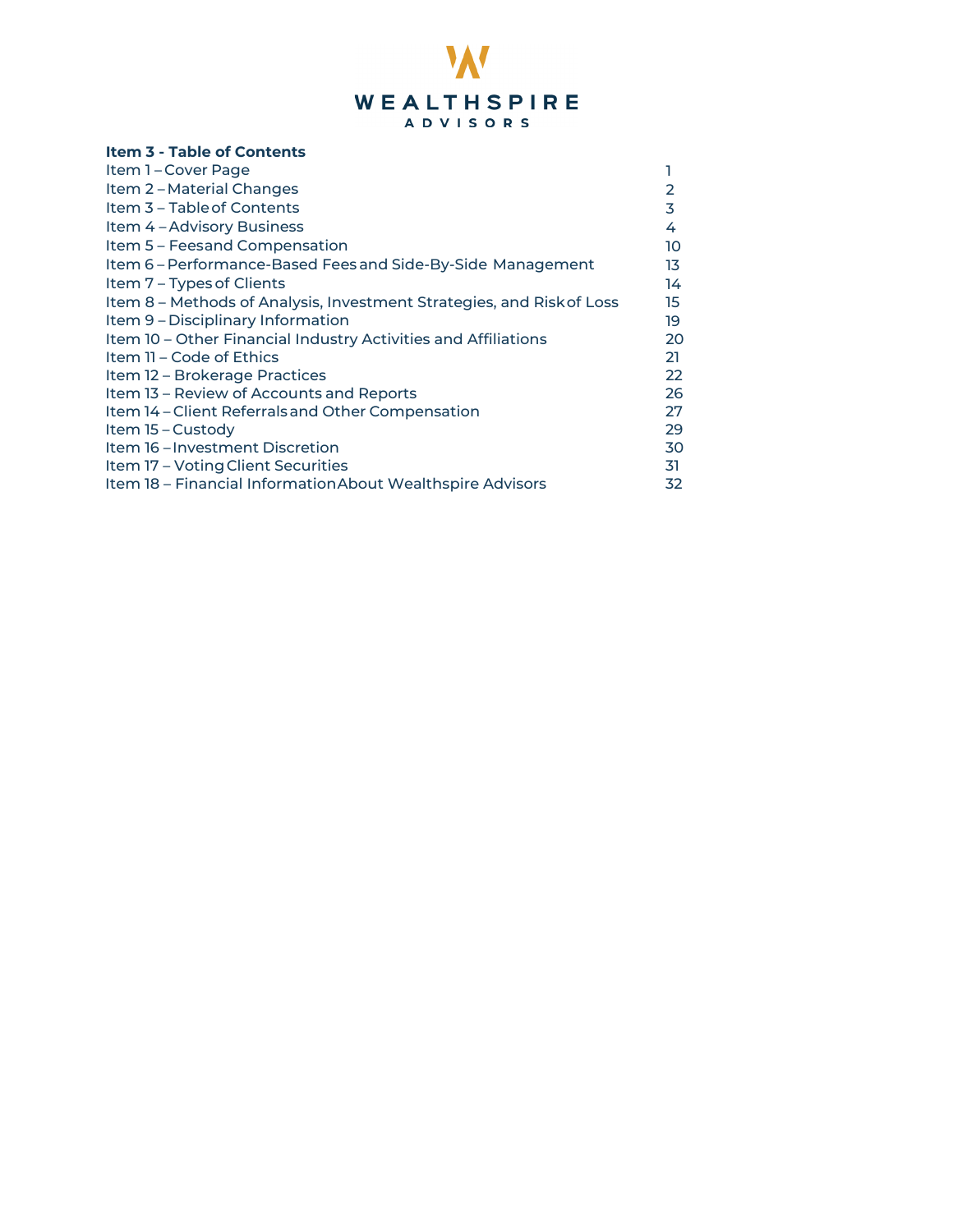

#### <span id="page-3-0"></span>**Item 4 – Advisory Business**

<span id="page-3-1"></span>Private Ocean, LLC dba Wealthspire Advisors is a limited liability company formed in May 2009 in the State of California. Wealthspire became registered as an Investment Adviser Firm with the SEC in January 1983 (as Salient Financial Corp.). Throughout this disclosure brochure, Private Ocean, LLC dba Wealthspire Advisors is referred to as "Wealthspire."

On December 31, 2021, Private Ocean, LLC was acquired by Wealthspire Advisors LLC, a SEC-registered investment advisor wholly owned by NFP Corp. (previously known as National Financial Partners Corp.) ("NFP"). Following the acquisition, Wealthspire became a subsidiary of Wealthspire Advisors LLC and began doing business as Wealthspire Advisors on May 23, 2022. Private Ocean, LLC dba Wealthspire Advisors ("Wealthspire") intends to maintain a separate client brochure until such time as the operations of Wealthspire Advisors LLC and Wealthspire are sufficiently integrated to merit a combined client brochure.

Gregory H. Friedman is the firm's Chief Strategy Officer; Mike LaMena is the firm's Chief Executive Officer; Eric Sontag is the firm's President and Chief Operating Officer; Hoyt Stastney is the firm's General Counsel; Howard Sontag is the firm's Chairman; James DeCarlo is the firm's Chief Growth Officer; Michael Moriarty is the firm's Chief Investment Officer; Michael Del Priore is the firm's Chief Compliance Officer; and Brian Powers is the firm's Chief Financial Officer.

As discussed below, Wealthspire offers discretionary and/or non-discretionary investment advisory services to its clients, and, to the extent specifically requested by a client, financial planning and related consulting services. Wealthspire's clients include: individuals, high net worth individuals, pensions and profit sharing plans, and charitable organizations.

# INVESTMENT ADVISORY SERVICES

Through its financial planning process and subsequent client consultations, Wealthspire and its clients agree upon investment objectives, guidelines and an asset allocation strategy based upon the client's financial condition, investment experience, time horizon, risk tolerance level, income requirements and other factors. After setting those parameters, Wealthspire offers discretionary and non-discretionary investment advisory services on a negotiable fee basis.

Wealthspire's investment advisory services generally include:

- $\triangleright$  Gathering information to determine client investment profile, such as: goals (financial and psychological), personal financial information (age, income, expenses, net worth, etc.), investment objectives (income, growth, liquidity, tax deferral, etc.), investment horizon, and risk tolerance.
- Establishing an investment policy covering cash needs, asset allocation, dividend policy (cash or reinvest), and alternative investments. In the process, Wealthspire may adjust its investment policy with consideration to the client's securities that are not under Wealthspire's management.
- $\triangleright$  Selection and acquisition of mutual funds, separate accounts and other investment vehicles that are suitable in light of client investment profile and investment policy.

### FINANCIAL PLANNING AND CONSULTING (STAND-ALONE)

To the extent requested by a client, Wealthspire may determine to provide financial planning and/or consulting services (including investment and non-investment related matters, including estate planning, insurance planning, etc.) on a stand-alone separate fee basis. Prior to engaging Wealthspire to provide planning or consulting services, clients are generally required to enter into a Financial Planning and Consulting Agreement with Wealthspire setting forth the terms and conditions of the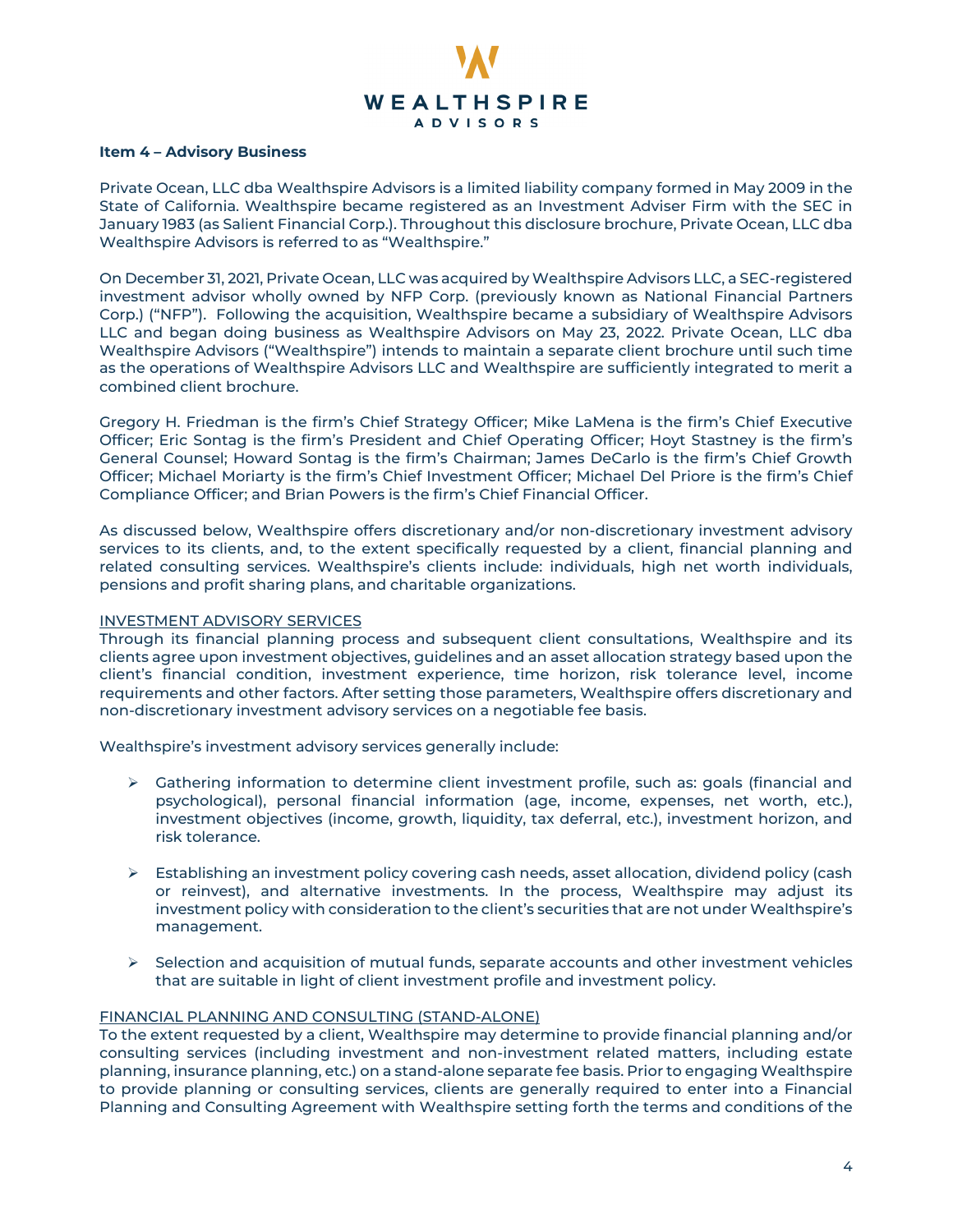

engagement (including termination), describing the scope of the services to be provided, and the portion of the fee that is due from the client prior to Wealthspire commencing services. If requested by the client, Wealthspire may recommend the services of other professionals for implementation purposes (i.e., attorneys, CPAs, insurance agents, etc.). The client is under no obligation to engage the services of any such recommended professional. The client retains absolute discretion over all such implementation decisions and is free to accept or reject any recommendation from Wealthspire. Please Note: It remains the client's responsibility to promptly notify Wealthspire if there is ever any change in his/her/its financial situation or investment objectives for the purpose of reviewing/evaluating/revising Wealthspire's previous recommendations and/or services. Please Also Note: If the client engages any professional (i.e. attorney, accountant, insurance agent, etc.), recommended or otherwise, and a dispute arises thereafter relative to such engagement, the client agrees to seek recourse exclusively from the engaged professional. At all times, the engaged licensed professional(s), and not Wealthspire, shall be responsible for the quality and competency of the services provided.

### ERISA PLAN and 401(k) INDIVIDUAL ENGAGEMENTS:

- $\triangleright$  Trustee Directed Plans. Wealthspire may be engaged to provide investment advisory services to ERISA retirement plans, whereby the Firm shall manage Plan assets consistent with the investment objective designated by the Plan trustees. In such engagements, Wealthspire will serve as an investment fiduciary as that term is defined under The Employee Retirement Income Security Act of 1974 ("ERISA"). Wealthspire will generally provide services on an "assets under management" fee basis per the terms and conditions of an Investment Advisory Agreement between the Plan and the Firm.
- $\triangleright$  Participant Directed Retirement Plans. Wealthspire may also provide investment advisory and consulting services to participant directed retirement plans per the terms and conditions of a Retirement Plan Services Agreement between Wealthspire and the plan. For such engagements, Wealthspire shall assist the Plan sponsor with the selection of an investment platform from which Plan participants shall make their respective investment choices (which may include investment strategies devised and managed by Wealthspire), and, to the extent engaged to do so, may also provide corresponding education to assist the participants with their decision making process.
- ▶ Client Retirement Plan Assets. If requested to do so, Wealthspire shall provide investment advisory services relative to the client's 401(k) plan assets. In such event, Wealthspire shall recommend that the client allocate the retirement account assets among the investment options available on the 401(k) platform. Wealthspire shall be limited to making recommendations regarding the allocation of the assets among the investment alternatives available through the plan. Wealthspire will not receive any communications from the plan sponsor or custodian, and it shall remain the client's exclusive obligation to notify Wealthspire of any changes in investment alternatives, restrictions, etc. pertaining to the retirement account.

# MISCELLANEOUS DISCLOSURES

Limitations of Financial Planning and Non-Investment Consulting/Implementation Services. To the extent requested by the client, Wealthspire will generally provide financial planning and related consulting services regarding non-investment related matters, such as tax planning, insurance, etc. Wealthspire will generally provide such consulting services inclusive of its advisory fee set forth at Item 5 below (exceptions may occur based upon assets under management, special projects, etc. for which Wealthspire may charge a separate fee). If engaged to do so, Wealthspire may also provide financial planning services on a stand-alone separate negotiated fee basis per the terms and conditions of a separate written agreement. Please Note: Wealthspire does not serve as an attorney,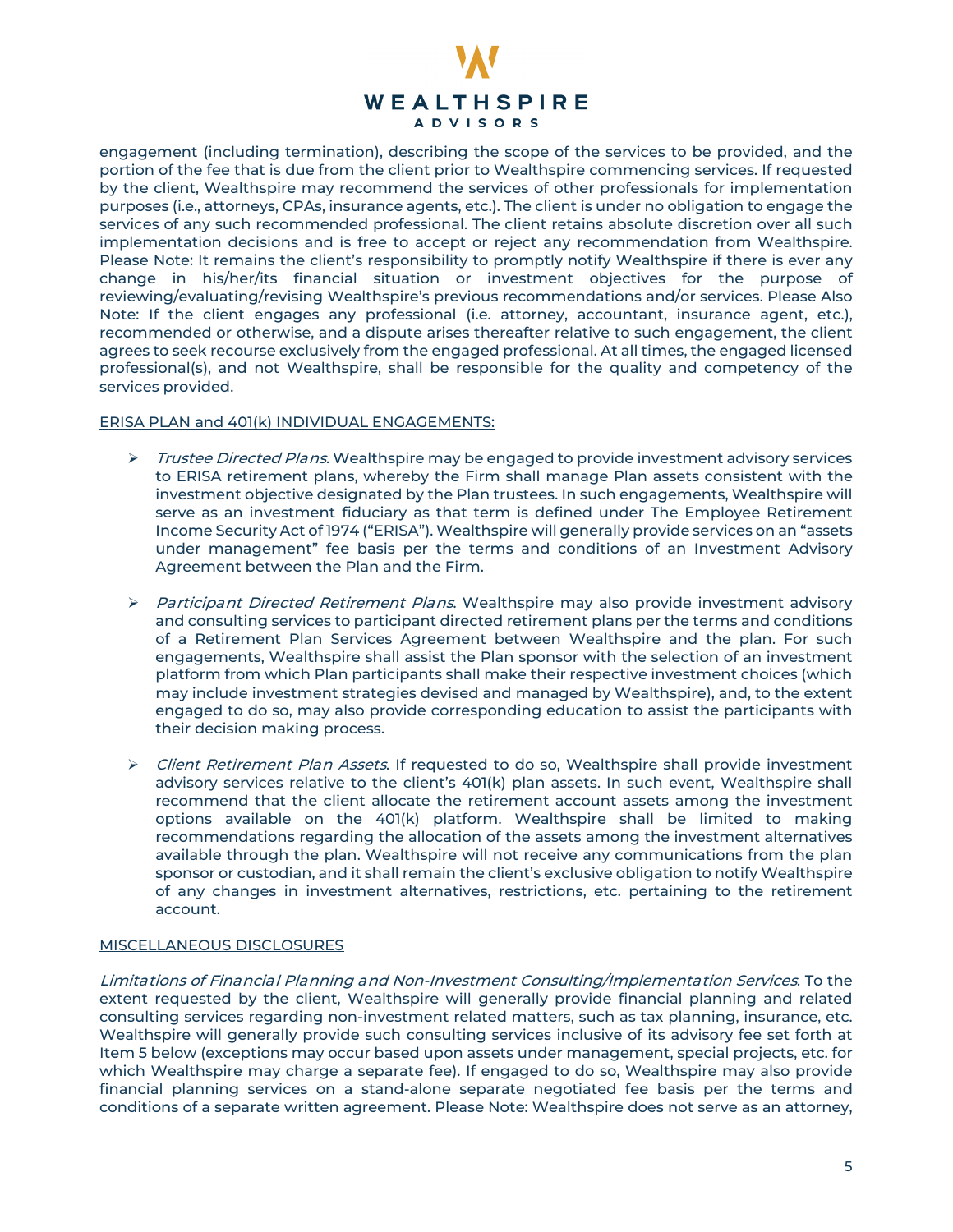

accountant or insurance agent, and no portion of our services should be construed as legal, accounting or insurance services. Accordingly, Wealthspire does not prepare legal documents or tax returns, not does it sell insurance products. To the extent requested by a client, we may recommend the services of other professionals for certain non-investment implementation purposes (i.e. attorneys, accountants, insurance, etc.). Although we have experience with these service providers, Wealthspire has not performed due diligence on these service providers and is not responsible for the services provided by these services providers. The client is under no obligation to engage the services of any such recommended professional. The client retains absolute discretion over all such implementation decisions and is free to accept or reject any recommendation from Wealthspire and/or its representatives. Please Also Note: If the client engages any professional (i.e. attorney, accountant, insurance agent, etc.), recommended or otherwise, and a dispute arises thereafter relative to such engagement, the client agrees to seek recourse exclusively from the engaged professional. At all times, the engaged licensed professional(s), and not Wealthspire, shall be responsible for the quality and competency of the services provided. Please Further Note: Wealthspire believes that it is important for the client to address financial planning issues on an ongoing basis. Wealthspire's advisory fee, as set forth at Item 5 below, will remain the same regardless of whether or not the client determines to address financial planning issues with Wealthspire.

Non-Discretionary Service Limitations. Clients that determine to engage Wealthspire on a nondiscretionary investment advisory basis must be willing to accept that Wealthspire cannot effect any account transactions without obtaining prior consent to such transaction(s) from the client. Thus, in the event that Wealthspire would like to make a transaction for a client's account (including in the event of an individual holding or general market correction), and the client is unavailable, Wealthspire will be unable to effect the account transaction(s) (as it would for its discretionary clients) without first obtaining the client's consent.

Retirement Plan Rollovers-No Obligation/Conflict of Interest. A client or prospective client leaving an employer typically has four options regarding an existing retirement plan (and may engage in a combination of these options): (i) leave the money in the former employer's plan, if permitted, (ii) roll over the assets to the new employer's plan, if one is available and rollovers are permitted, (iii) roll over to an Individual Retirement Account ("IRA"), or (iv) cash out the account value (which could, depending upon the client's age, result in adverse tax consequences). If Wealthspire recommends that a client roll over their retirement plan assets into an account to be managed by Wealthspire, such a recommendation creates a conflict of interest if Wealthspire will earn a new (or increase its current) advisory fee as a result of the rollover. No client is under any obligation to roll over retirement plan assets to an account managed by Wealthspire. Wealthspire's Chief Compliance Officer, Michael Del Priore, remains available to address any questions that a client or prospective client may have regarding the above.

Use of Mutual Funds. While Wealthspire may recommend allocating investment assets to mutual funds that are not available directly to the public, Wealthspire may also recommend that clients allocate investment assets to publicly-available mutual funds that the client could obtain without engaging Wealthspire as an investment adviser. However, if a client or prospective client determines to allocate investment assets to publicly-available mutual funds without engaging Wealthspire as an investment adviser, the client or prospective client would not receive the benefit of Wealthspire's initial and ongoing investment advisory services. Please Note – Use of DFA Mutual Funds: Wealthspire utilizes mutual funds issued by Dimensional Fund Advisors ("DFA"). DFA funds are generally only available through registered investment advisers approved by DFA. Thus, if the client was to terminate Wealthspire's services, and transition to another adviser who has not been approved by DFA to utilize DFA funds, restrictions regarding additional purchases of, or reallocation among other DFA funds, will generally apply. Please Also Note: In addition to Wealthspire's investment advisory fee described below, and transaction and/or custodial fees discussed below, clients will also incur, relative to all mutual fund and exchange traded fund purchases, charges imposed at the fund level (e.g. management fees and other fund expenses). ANY QUESTIONS: Wealthspire's Chief Compliance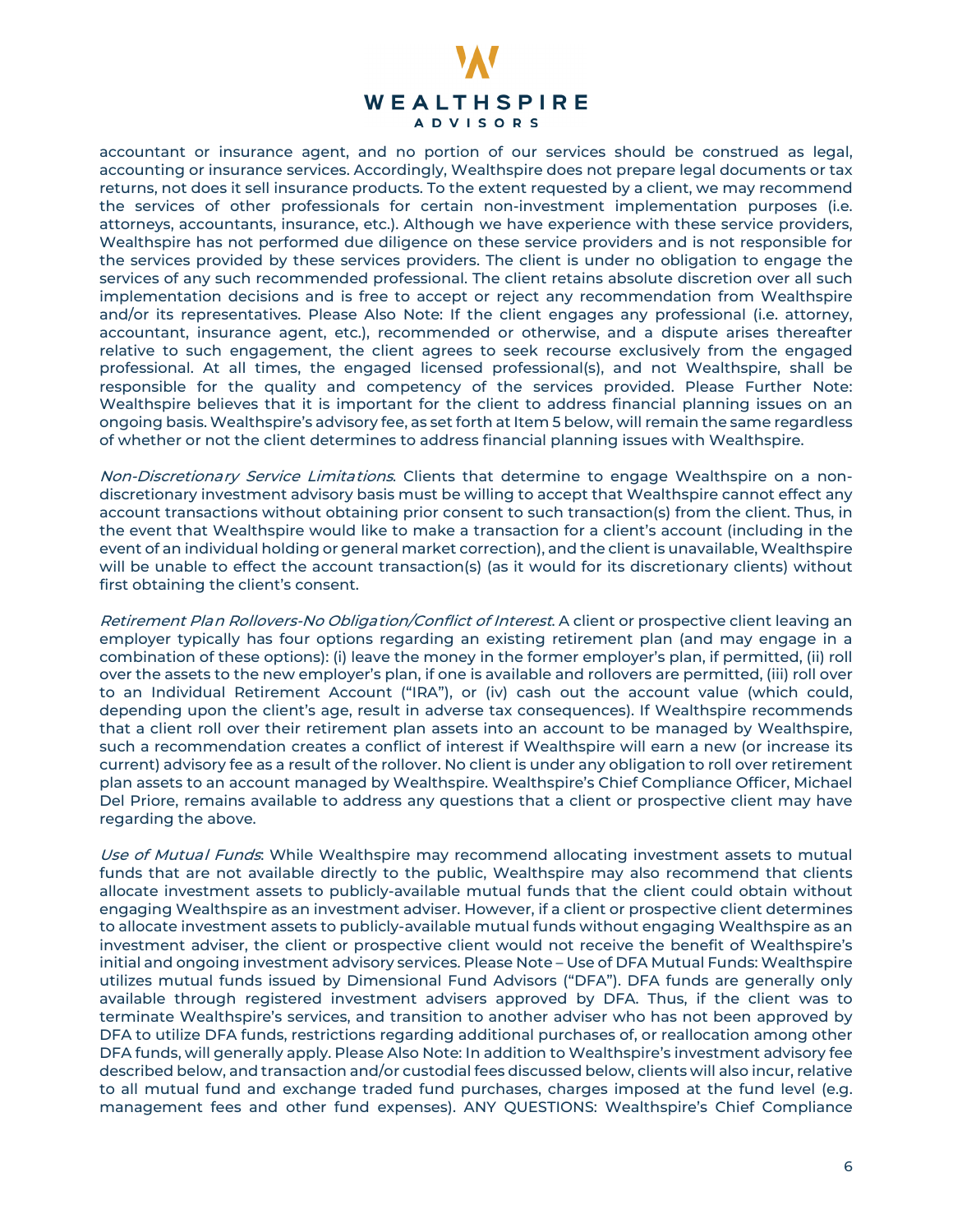

Officer, Michael Del Priore, remains available to address any questions that a client or prospective client may have regarding the above.

Custodian Charges-Additional Fees: As discussed below at Item 12 below, when requested to recommend a broker-dealer/custodian for client accounts, Wealthspire, with limited exceptions, primarily recommends that Schwab and/or Fidelity serve as the broker- dealer/custodian for client investment management assets. Broker-dealers such as Schwab and Fidelity charge transaction fees for effecting certain securities transactions in accordance with their respective transaction fee schedules. In addition to Wealthspire's investment advisory fee referenced in Item 5 below, the client may also incur transaction fees to purchase certain types of securities for the client's account. ANY QUESTIONS: Wealthspire's Chief Compliance Officer, Michael Del Priore, remains available to address any questions that a client or prospective client may have regarding the above.

Portfolio Activity. Wealthspire has a fiduciary duty to provide services consistent with the client's best interest. As part of its investment advisory services, Wealthspire will review client portfolios on an ongoing basis to determine if any changes are necessary based upon various factors, including, but not limited to, investment performance, market conditions, fund manager tenure, style drift, account additions/withdrawals, and/or a change in the client's investment objective. Based upon these factors, there may be extended periods of time when Wealthspire determines that changes to a client's portfolio are neither necessary, nor prudent. Wealthspire's advisory fee as described at Item 5 below remains payable during such periods. Of course, as indicated below, there can be no assurance that investment decisions made by Wealthspire will be profitable or equal any specific performance level(s).

ByAllAccounts and eMoney. Wealthspire, in conjunction with the services provided by ByAllAccounts, Inc. and eMoney, may also provide periodic comprehensive reporting services which can incorporate all of the client's investment assets, including those investment assets that are not part of the assets managed by Wealthspire (the "Excluded Assets"). The client and/or their other advisors that maintain trading authority, and not Wealthspire, shall be exclusively responsible for the investment performance of the Excluded Assets. Unless otherwise specifically agreed to, in writing, Wealthspire's service relative to the Excluded Assets is limited to reporting only. The sole exception to the above shall be if Wealthspire is specifically engaged to monitor and/or allocate the assets within the client's 401(k) account maintained away at the custodian directed by the client's employer. As such, except with respect to the client's 401(k) account (if applicable), Wealthspire does not maintain any trading authority for the Excluded Assets. Rather, the client and/or the client's designated other investment professional(s) maintain supervision, monitoring and trading authority for the Excluded Assets. If Wealthspire were asked to make a recommendation as to any Excluded Assets, the client is under absolutely no obligation to accept the recommendation, and Wealthspire shall not be responsible for any implementation error (timing, trading, etc.) relative to the Excluded Assets. In the event the client desires that Wealthspire provide investment management services for the Excluded Assets, the client may engage Wealthspire to do so pursuant to the terms and conditions of the Investment Advisory Agreement between Wealthspire and the client. In addition, the eMoney platform also provides access to other types of information and applications including financial planning concepts and functionality, which should not, in any manner whatsoever, be construed as services, advice, or recommendations provided by Wealthspire. Finally, Wealthspire shall not be held responsible for any adverse results a client may experience if the client engages in financial planning or other functions available on the eMoney platform without Wealthspire's assistance or oversight.

Cash Positions. All cash positions (money markets, etc.) may be included as part of assets under management for purposes of calculating Wealthspire's advisory fee. Please Further Note: When the account is holding cash positions, those cash positions will be subject to the same fee schedule as set forth below. Wealthspire's Chief Compliance Officer, Michael Del Priore, remains available to address any questions that a client or prospective client may have regarding the above fee billing practice.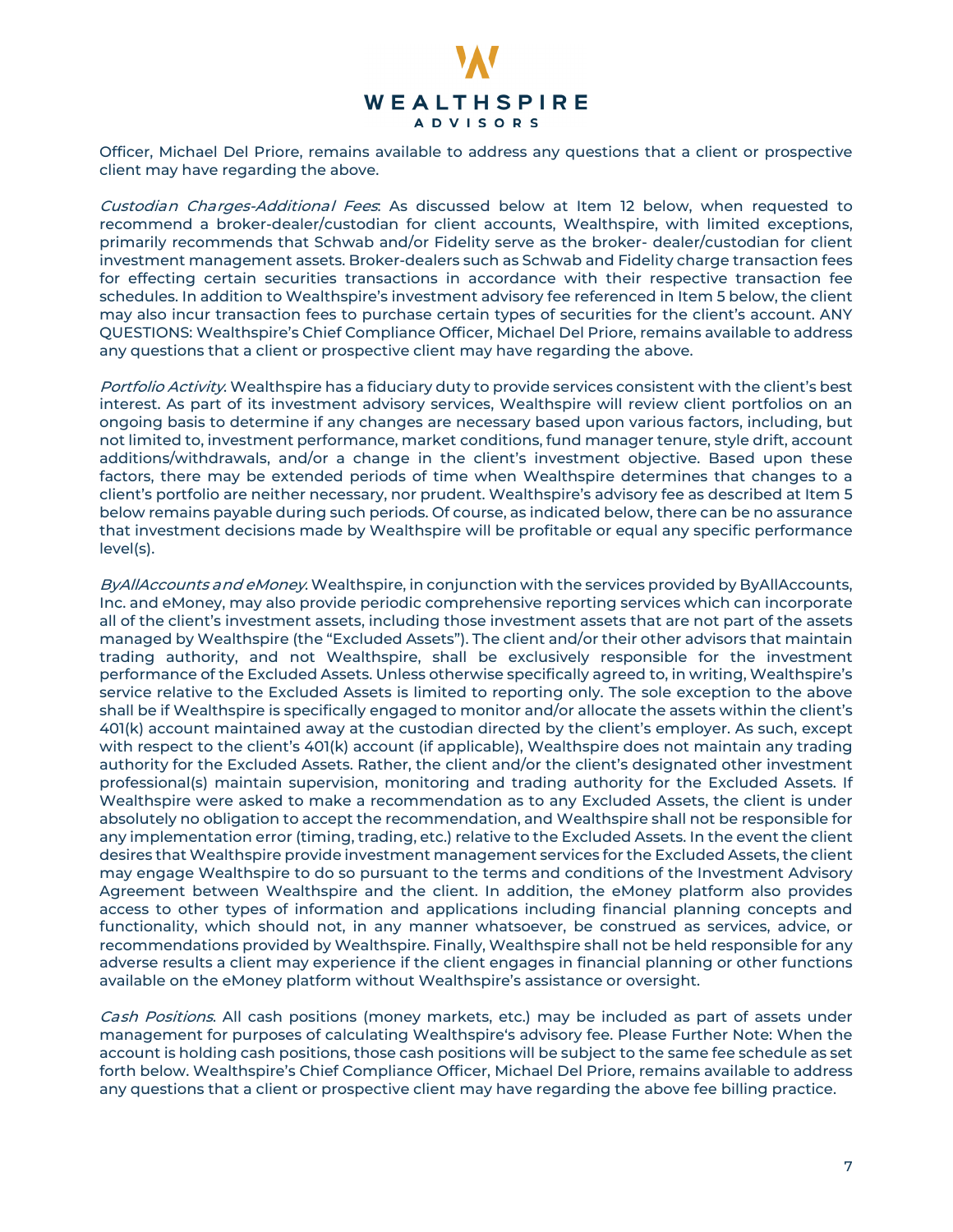

Independent Managers. Wealthspire may allocate (and/or recommend that the client allocate) a portion of a client's investment assets among unaffiliated independent investment managers ("Independent Manager(s)") in accordance with the client's designated investment objective(s). In such situations, the Independent Manager(s) shall have day-to-day responsibility for the active discretionary management of the allocated assets. Wealthspire generally considers the following factors when recommending Independent Manager(s): the client's designated investment objective(s), management style, performance, reputation, financial strength, reporting, pricing, and research. Wealthspire shall continue to render investment advisory services to the client relative to the ongoing monitoring and review of account performance, asset allocation and client investment objectives. The investment management fee charged by the Independent Manager(s), which is set forth in a separate written agreement between Wealthspire, the Independent Manager, and the client, is separate from, and in addition to, Wealthspire's advisory fee as set forth in Item 5.

Private Investment Funds. When consistent with the client's investment objectives and financial situation, Wealthspire may recommend that a client consider the purchase of a private placement or private investment fund. In addition, a limited number of clients have transferred in private placement holdings and continue to retain legacy private fund investments, which Wealthspire continues to monitor and report on. Unless otherwise agreed, the amount of assets invested in the funds continue to be included as part of "assets under management" for purposes of Wealthspire calculating its investment advisory fee.

Private investments generally involve various risk factors, including, but not limited to, potential for complete loss of principal, liquidity constraints and lack of transparency, a complete discussion of which is set forth in each offering's disclosure and/or subscription documents, which will be provided to each client for review and consideration. Unlike liquid investments that a client may own, private investments do not provide daily liquidity or pricing. Each prospective client investor will be required to complete a Subscription Agreement, Private Placement Memorandum, or some similar agreement, pursuant to which the client shall establish that he/she is qualified for investment in the offering and will acknowledge and accept the various risk factors that are associated with such an investment.

In the event that Wealthspire references private investment funds owned by the client on any supplemental account reports prepared by Wealthspire, the value(s) for all private investment funds owned by the client shall reflect the most recent valuation provided by the fund sponsor. The current value of any private investment fund could be significantly more or less than the original purchase price or the price reflected on any supplemental account report.

Client Obligations. In performing its services, Wealthspire shall not be required to verify any information received from the client or from the client's other professionals, and is expressly authorized to rely thereon. Moreover, each client is advised that it remains the client's responsibility to promptly notify Wealthspire if there is ever any change in the client's financial situation or investment objectives for the purpose of reviewing, evaluating, or revising Wealthspire's previous recommendations and/or services.

Cryptocurrency. Wealthspire has entered into an agreement with Flourish Digital Assets LLC ("Flourish Digital Assets") to offer certain eligible clients the opportunity to invest in cryptocurrency basis through Flourish Crypto accounts offered on the Flourish platform. A Flourish Crypto account is a cryptocurrency investment account custodied by Paxos Trust Company, LLC ("Paxos") through which investors can trade cryptocurrencies and maintain custody of cryptocurrencies and U.S. dollars. Clients that invest through a Flourish Crypto account will manage their own accounts and execute agreements with Flourish Digital Assets and Paxos.

Disclosure Statement. A copy of Wealthspire's written Brochure as set forth on Part 2 of Form ADV shall be provided to each client prior to, or contemporaneously with, the execution of the Investment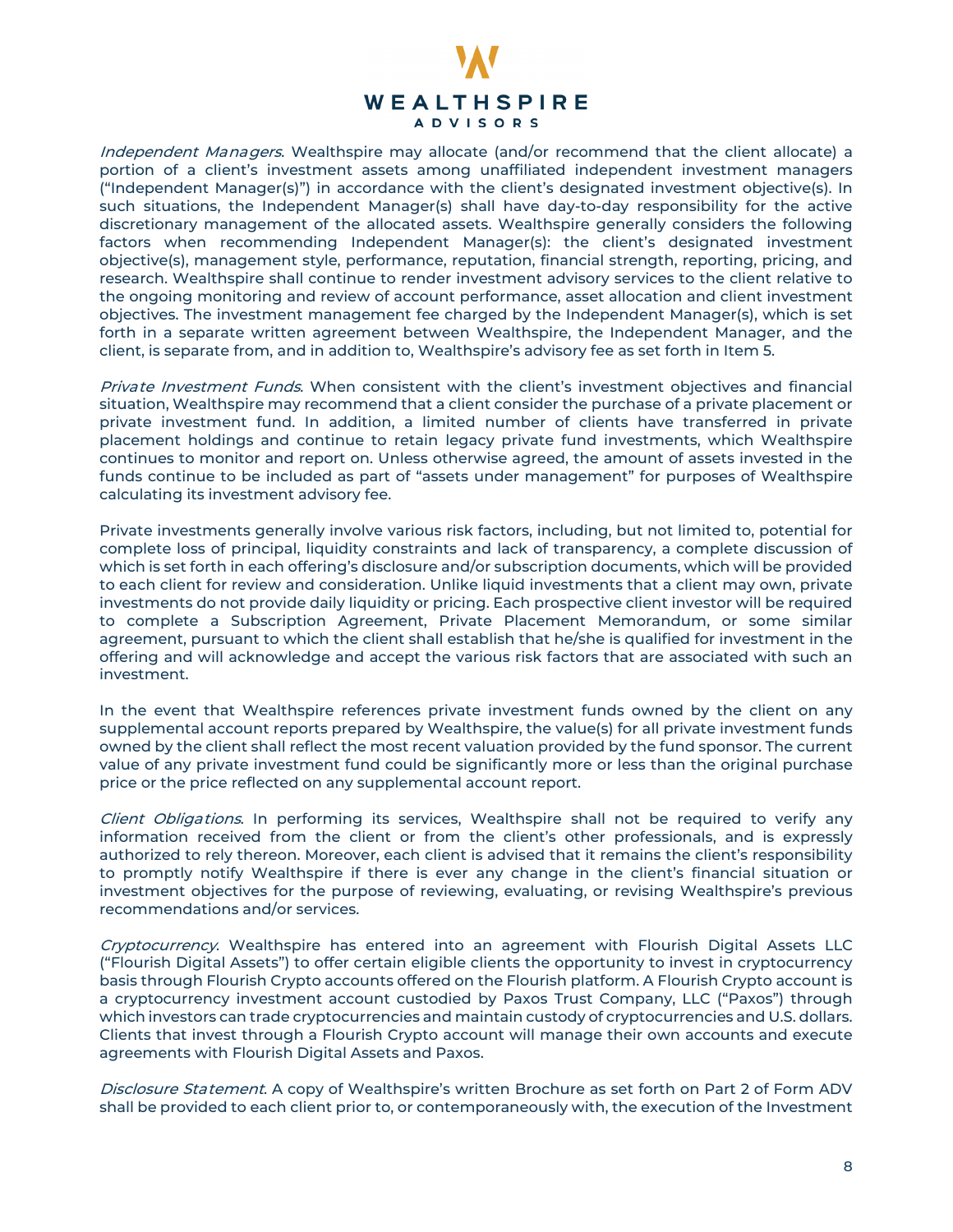

Advisory Agreement or Financial Planning and Consulting Agreement.

- Wealthspire will tailor its investment advisory services specific to the needs of each client, as discussed under Item 4B above. The client may impose reasonable restrictions upon Wealthspire's services at any time by providing the same in writing.
- Wealthspire does not participate in a wrap fee program.

As of December 31, 2021, Wealthspire had \$2,820,515,551 in assets under management on a discretionary basis and \$11,668,857 in assets under management on a non-discretionary basis.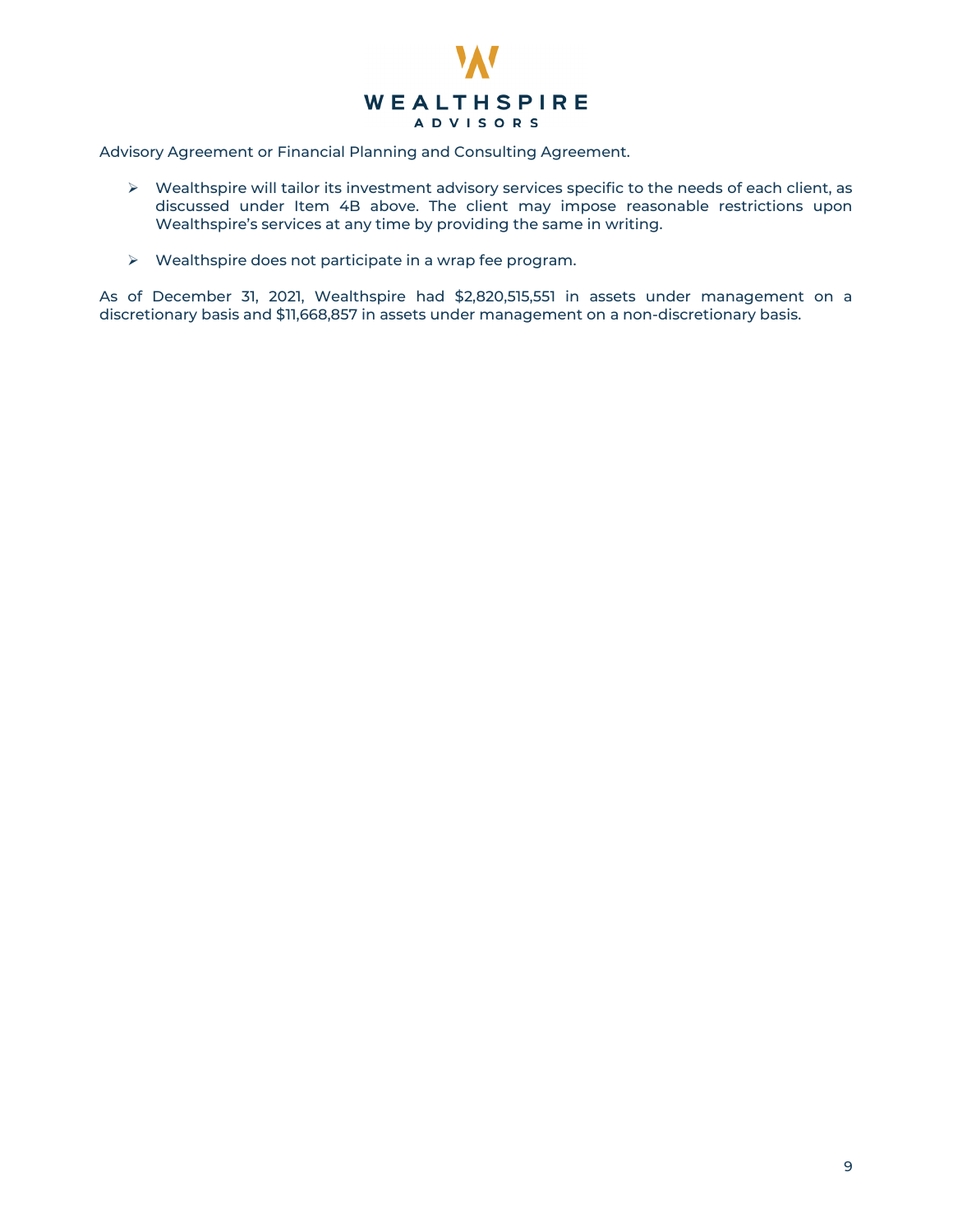

# **Item 5 – Fees and Compensation**

#### **INVESTMENT ADVISORY FEES**

If a client engages Wealthspire to provide discretionary and/or non-discretionary investment advisory services, the annual investment advisory fee will be generally based upon a percentage (%) of the market value and type of assets placed under Wealthspire's management (between 0.25% and 1.00%) as follows:

| <b>FEE SCHEDULE</b>    |            |                          |  |
|------------------------|------------|--------------------------|--|
| <b>PORTFOLIO VALUE</b> |            | <b>FEE AT THIS TIER*</b> |  |
| For the first          | 2,000,000  | 1.00%                    |  |
| 2,000,000              | 5,000,000  | 0.85%                    |  |
| 5,000,000              | 10,000,000 | 0.55%                    |  |
| 10,000,000             | and above  | 0.25%                    |  |

\*Wealthspire Advisors reserves the right to negotiate each fee, including minimum fees. A minimum account size of \$2,000,000 is recommended for this service which results in a 1.00% effective annual fee for Accounts of this size. Under certain circumstances, Wealthspire Advisors may accept Accounts of less than \$2,000,000. The fees for these Accounts may be higher than 1.00%, depending on the Account size and the final rate determined between the firm and client. See additional disclosure at Item 7 below regarding advisory fees and annual minimums.

Wealthspire's annual investment advisory fee shall be prorated and paid quarterly in advance, based upon the market value of the assets on the last business day of the previous quarter. For new clients, prorated fee adjustments will be applied for account deposits and withdrawals made during a billing period, if the net result of such adjustments is \$10 or greater. Existing and legacy clients may be subject to different arrangements with respect to fee adjustments for account deposits and withdrawals, and such clients are advised to discuss their specific arrangement with their Wealthspire representative. Wealthspire's Chief Compliance Officer, Michael Del Priore, remains available to address any questions that a client or prospective client may have regarding Wealthspire's fee billing practices.

Clients may elect to have Wealthspire's advisory fees deducted from their custodial account. Both Wealthspire's Investment Advisory Agreement and the custodial/clearing agreement may authorize the custodian to debit the account for the amount of Wealthspire's investment advisory fee and to directly remit that management fee to Wealthspire in compliance with regulatory procedures. In the limited event that Wealthspire bills the client directly, payment is due upon receipt of Wealthspire's invoice.

Wealthspire may charge a lesser investment advisory fee, charge a flat fee, or waive its fee entirely based upon certain criteria (i.e. anticipated future earning capacity, anticipated future additional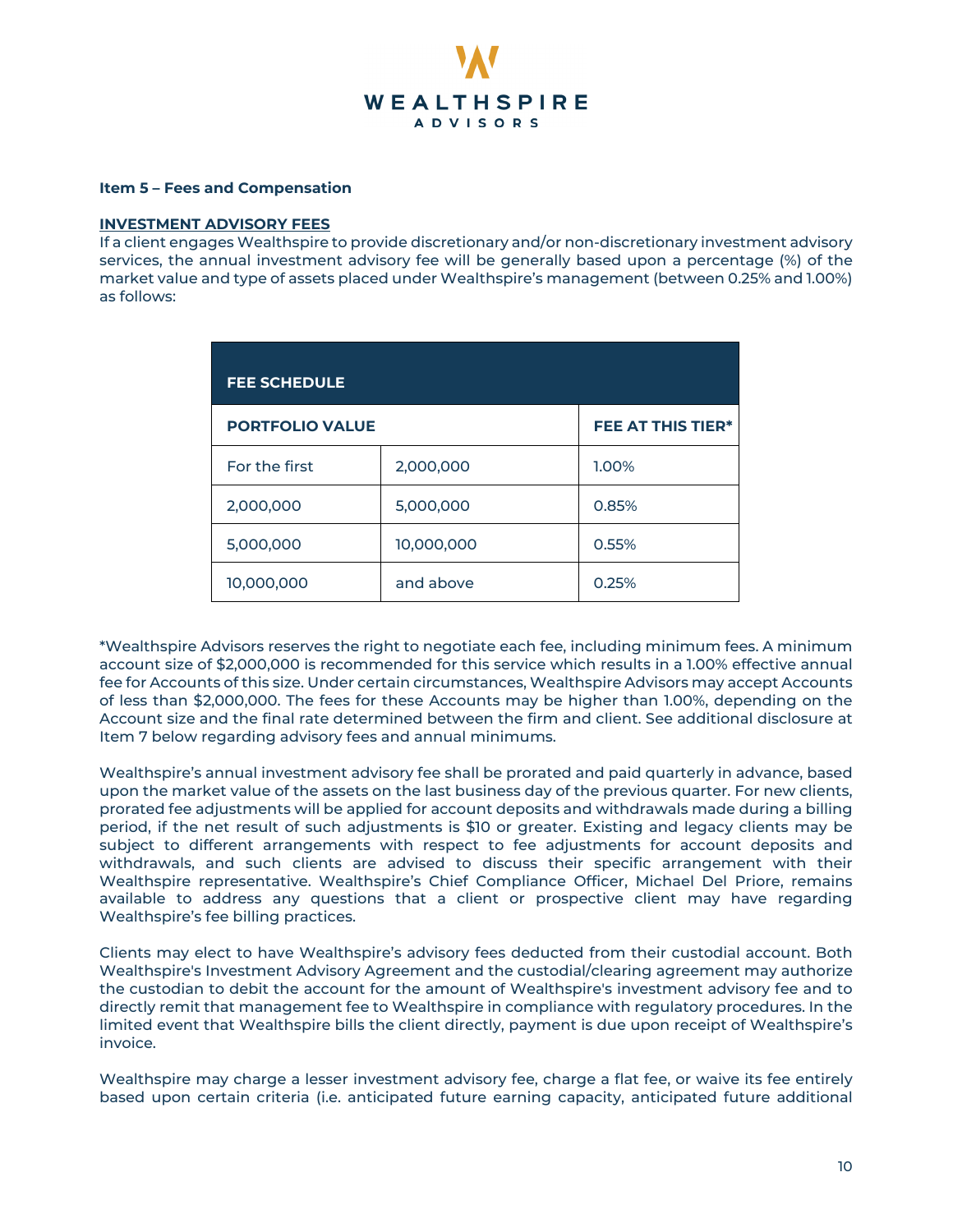

assets, dollar amount of assets to be managed, related accounts, account composition, complexity of the engagement, grandfathered fee schedules, Wealthspire employees and family members, courtesy accounts, competition, negotiations with client, etc.). Please Note: As result of the above, similarly situated clients could pay different fees. In addition, similar advisory services may be available from other investment advisers for similar or lower fees. ANY QUESTIONS: Wealthspire's Chief Compliance Officer, Michael Del Priore, remains available to address any questions that a client or prospective client may have regarding advisory fees.

#### INDEPENDENT MANAGER FEES

Separate account investment through Wealthspire can include three component costs: (1) Wealthspire's investment advisory fees (discussed above); (2) custodial fees (discussed in Item 5.C below); and (3) money management fees charged by the Independent Manager.

Independent Managers also charge management fees in addition to the above. Wealthspire primarily recommends separate account managers approved by Charles Schwab and Co., Inc. ("Schwab"), but periodically investigates other separate account managers to determine whether it could secure better qualitative pricing for its clients from other sources. In doing so, Wealthspire considers, among other factors: the full range and quality of the services offered, the execution capability, the rates charged, the manager's level of service, the manager's financial responsibility, and the manager's responsiveness to Wealthspire.

# FINANCIAL PLANNING AND CONSULTING FEES

Wealthspire may choose to offer individual financial consultations at a negotiable rate of \$250 - \$500 per hour, depending upon the nature of the relationship, level and scope of service(s) required, and the professional rendering the service(s). Half of the estimated fee for this service is payable upon signing of a Financial Planning Agreement, and the other half upon completion of the consultation. If the client terminates the Financial Planning Agreement before the consultation is completed, Wealthspire will issue a prorated refund, deducting fees for time and expenses already incurred. This fee is no longer refundable upon completion of the consultation and/or presentation of written advice to the client.

#### RETIREMENT PLAN CONSULTING FEES

Retirement Plan Consulting fees are based on a percentage of plan assets, with annual fees generally ranging from 0.25% - 0.75%, depending on factors, in accordance with the terms of the client's Retirement Plan Services Agreement. Wealthspire, at its sole discretion, may also determine to provide retirement plan services pursuant to a fixed- fee arrangement, which fee shall be negotiated and agreed upon by the client prior to entering into a Retirement Plan Services Agreement with Wealthspire. Please Note: Fee Differentials. Wealthspire shall generally price its retirement plan services based upon various objective and subjective factors. As a result, Wealthspire's clients could pay diverse fees based upon the market value of the plan's assets, the complexity of the engagement, the level and scope of the overall investment advisory services to be rendered, negotiations, and other factors. As a result, similarly situated clients could pay diverse fees, and the services to be provided by Wealthspire to any particular plan could be available from other advisers at lower fees. All clients and prospective clients should be guided accordingly. ANY QUESTIONS: Wealthspire's Chief Compliance Officer, Michael Del Priore, remains available to address any questions regarding Fee Differentials.

Please Note: Wealthspire acquired an unaffiliated registered investment adviser in 2018. Certain clients who transitioned to Wealthspire as part of this acquisition may be subject to fee arrangements (including fee timing, frequency, calculation methodology, and fee amount) that differ from those described herein. As an accommodation to such acquired clients, Wealthspire will maintain such fee arrangements, consistent with the terms of the clients' advisory agreement. Clients are advised to review their advisory agreement for further details. ANY QUESTIONS: Wealthspire's Chief Compliance Officer, Michael Del Priore, remains available to address any questions that a client or prospective client may have regarding advisory fees.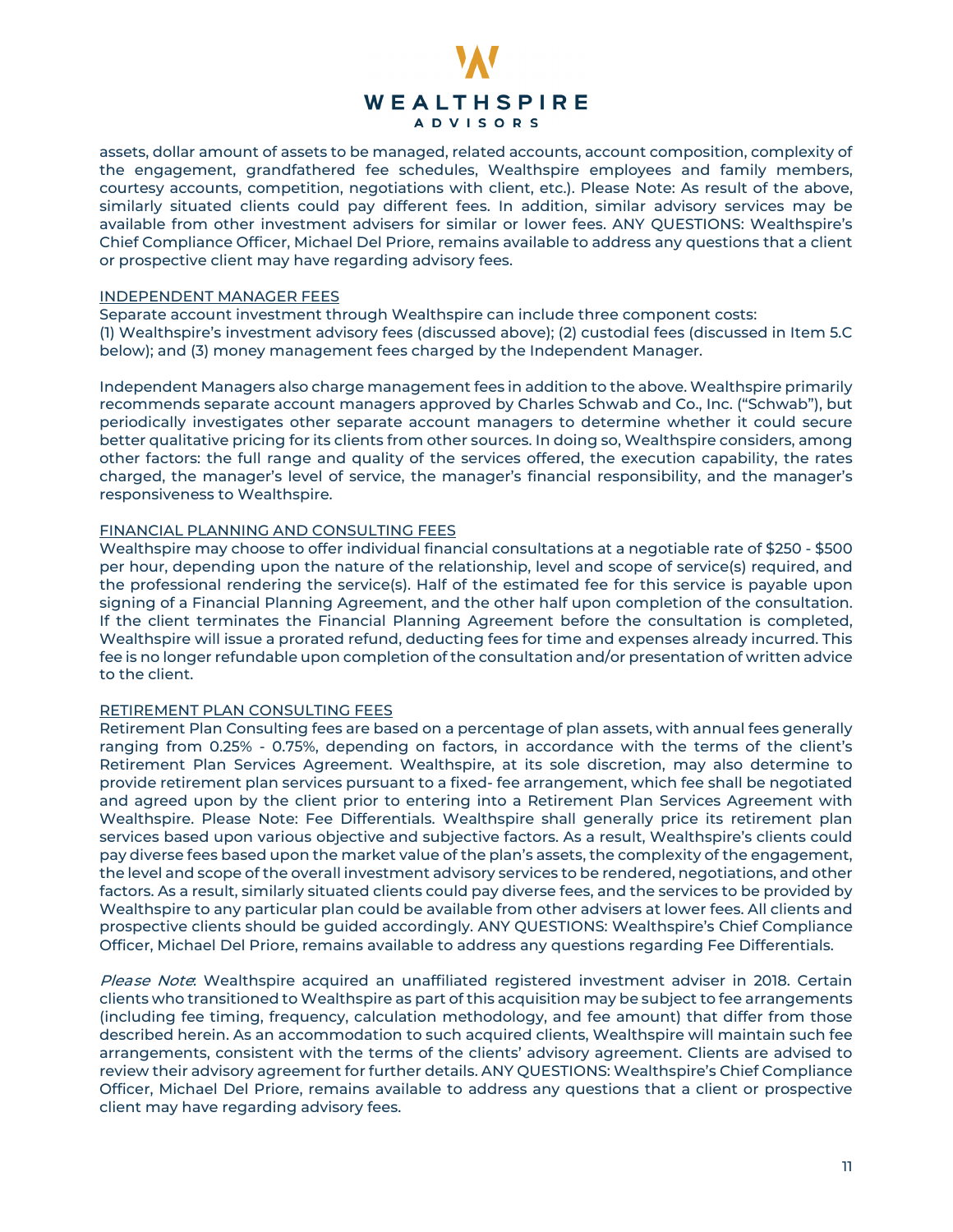

#### **CRYPTOCURRENCY**

Clients that have a Flourish Crypto account will incur a reporting fee, a transaction fee for each cryptocurrency transaction, and will also pay an annual custody fee with respect to the cryptocurrency assets custodied in the account.

Clients may elect to have Wealthspire's investment advisory fees deducted from their custodial account. Wealthspire's Investment Advisory Agreement and the custodial/clearing agreement may authorize the custodian to debit the account for the amount of Wealthspire's investment advisory fee and to directly remit that management fee to Wealthspire in compliance with regulatory procedures. As indicated above, Wealthspire deducts fees and/or bill clients quarterly in advance or arrears, based upon the market value of the assets on the last business day of the previous quarter.

As discussed below, unless the client directs otherwise or an individual client's circumstances require, Wealthspire generally recommends that Schwab and/or Fidelity Investments ("Fidelity") serve as the broker-dealer/custodian for client investment management assets. Broker-dealers such as Schwab and Fidelity charge brokerage commissions and/or transaction fees for effecting certain securities transactions in accordance with their respective brokerage commission and transaction fee schedules. In addition to Wealthspire's investment advisory fee and applicable brokerage commissions and/or transaction fees, clients will also incur, relative to all mutual fund and exchange traded fund purchases, charges imposed at the fund level (e.g. management fees and other fund expenses). Clients who purchase bonds directly from an underwriter may pay a sales credit or sales concession on the trade ranging from 0% - 2% of the par value of the bond, in lieu of a sales commission. The client's custodian may also impose a fee on the transaction as well.

As stated above, Wealthspire's annual investment advisory fee will be prorated and paid quarterly, in advance or arrears, based upon the market value of the assets on the last business day of the previous quarter.

For new clients, prorated fee adjustments will be applied for account deposits and withdrawals made during a billing period, if the net result of such adjustments is \$10 or greater. Existing and legacy clients may be subject to different arrangements with respect to fee adjustments for account deposits and withdrawals, and such clients are advised to discuss their specific arrangement with their Wealthspire representative. Wealthspire's Chief Compliance Officer, Michael Del Priore, remains available to address any questions that a client or prospective client may have regarding Wealthspire's fee billing practices.

The Investment Advisory Agreement between Wealthspire and the client will continue in effect until terminated by either party by written notice in accordance with the terms of that agreement. Upon termination, Wealthspire will either debit the account for the pro-rated portion of the unpaid advisory fee (arrears) or refund the account for the pro-rated pre-paid advisory fee (advance) based upon the number of days that services were provided during the billing quarter. ANY QUESTIONS: Wealthspire's Chief Compliance Officer, Michael Del Priore, remains available to address any questions that a client or prospective client may have regarding advisory fees.

Neither Wealthspire, nor its representatives accept compensation from the sale of securities or other investment products.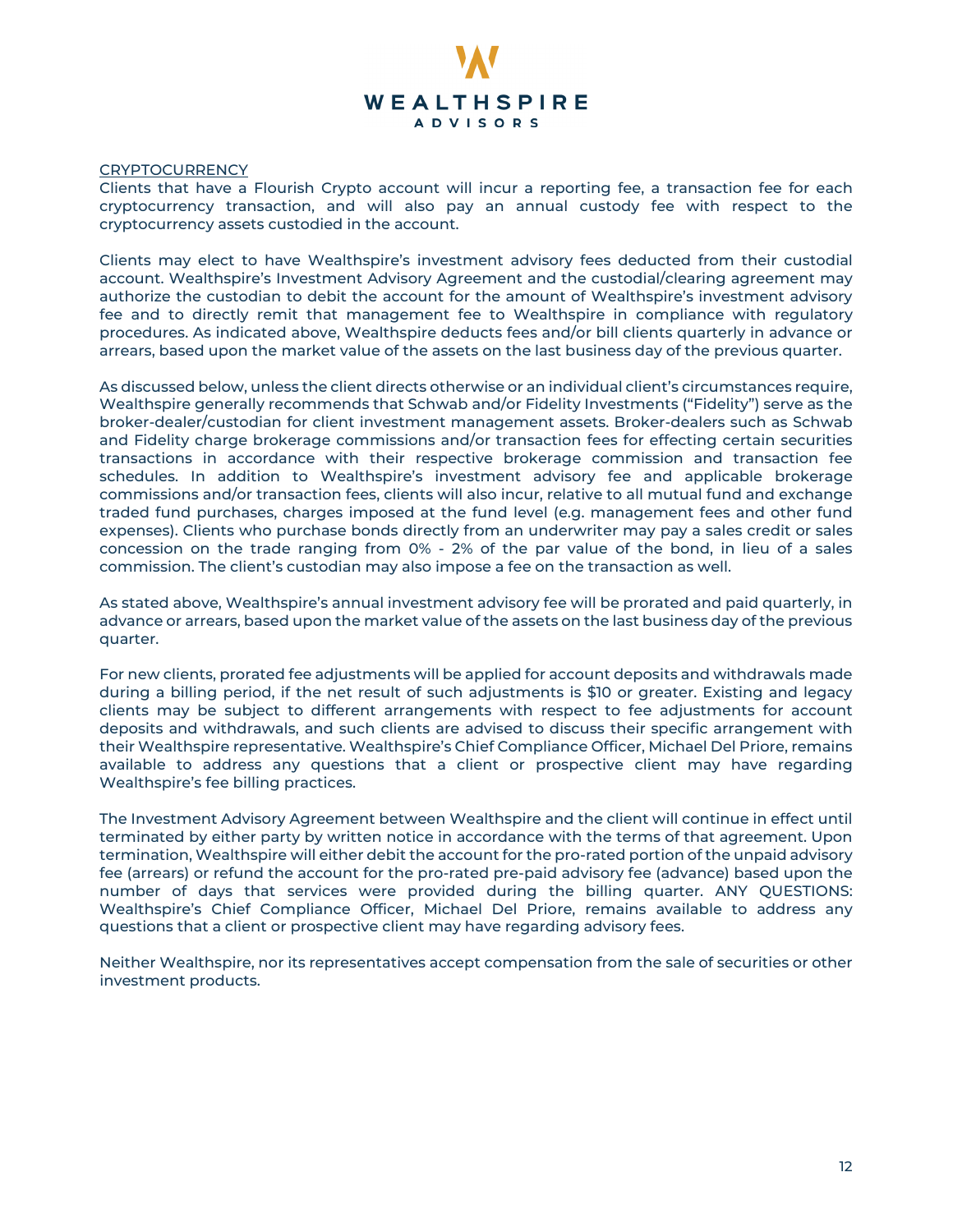

# **Item 6 – Performance-Based Fees and Side-By-Side Management**

<span id="page-12-0"></span>Wealthspire Advisors does not charge any performance-based fees, which are fees based on a share of capital gains on or capital appreciation of a client's assets. The firm does not conduct side-by-side management.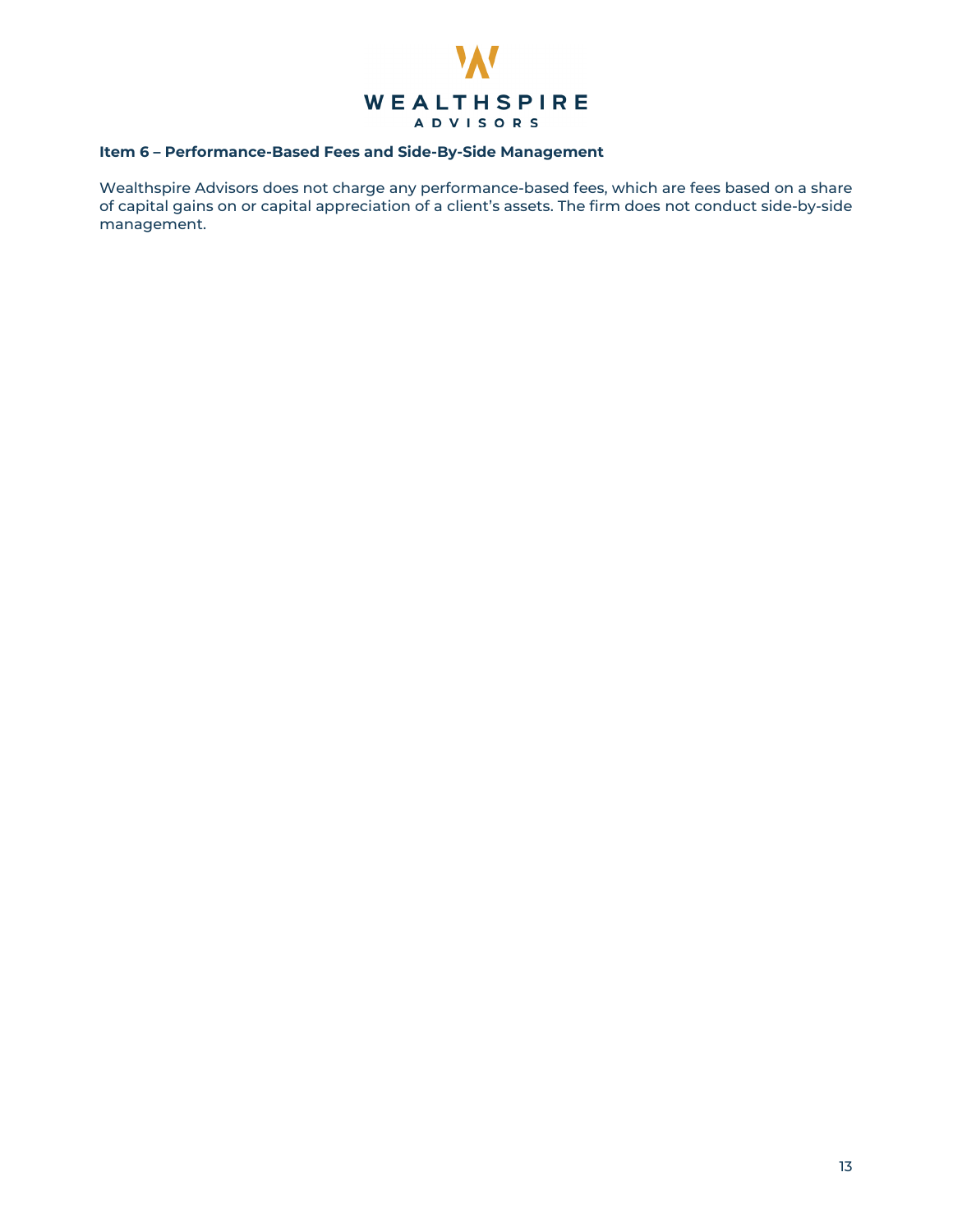

#### **Item 7 – Types of Clients**

<span id="page-13-0"></span>Wealthspire's clients include: individuals, high net worth individuals, trusts and estates, pensions and profit sharing plans, charitable organizations, and other business entities. Wealthspire generally requires a minimum annual fee of \$15,000, and/or a minimum asset value of \$2,000,000. However, Wealthspire may, in its sole discretion, reduce the minimum annual investment advisory fee or minimum asset level, reduce the annual investment advisory fee percentage, or enter into an alternative fee arrangement, based upon certain criteria (i.e. anticipated future earning capacity, anticipated future additional assets, dollar amount of assets to be managed, the amount of time necessary to manage the assets, related account values, account composition, competition, negotiations with client, competition, etc.). Please Note: If a client is accepted with less than \$1,500,000 in assets under Wealthspire's management, and is subject to the \$15,000 annual minimum fee, the client will pay a higher percentage annual investment advisory fee than the 1.00% referenced in the above fee schedule. Please Also Note: As result of the above, similarly situated clients could pay different fees. In addition, similar advisory services may be available from other investment advisers for similar or lower fees.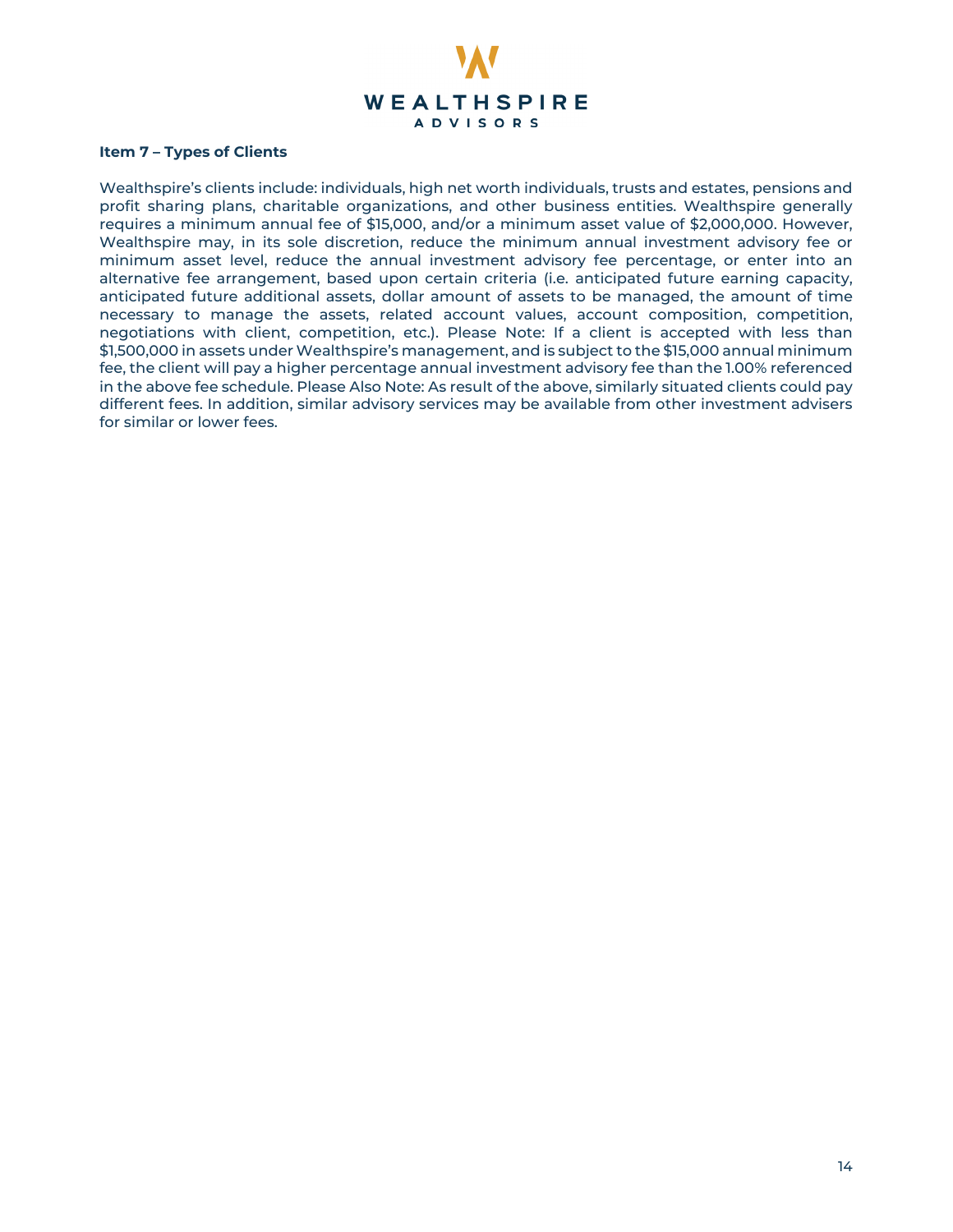

#### **Item 8 – Methods of Analysis, Investment Strategies, and Risk of Loss**

Wealthspire may utilize the following methods of security analysis:

- $\triangleright$  Fundamental (analysis performed on historical and present data, with the goal of making financial forecasts)
- $\triangleright$  Technical (analysis performed on historical and present data, focusing on price and trade volume, to forecast the direction of prices)

Wealthspire may utilize the following investment strategies when implementing investment advice given to clients:

- Long Term Purchases (securities held at least a year)
- $\triangleright$  Short Term Purchases (securities sold within a year)

Please Note: Investment Risk. Different types of investments involve varying degrees of risk, and it should not be assumed that future performance of any specific investment or investment strategy (including the investments and/or investment strategies recommended or undertaken by Wealthspire) will be profitable or equal any specific performance level(s).

Wealthspire's methods of analysis and investment strategies do not present any significant or unusual risks.

However, every method of analysis has its own inherent risks. To perform an accurate market analysis Wealthspire must have access to current/new market information. Wealthspire has no control over the dissemination rate of market information; therefore, unbeknownst to Wealthspire, certain analyses may be compiled with outdated market information, severely limiting the value of Wealthspire's analysis. Furthermore, an accurate market analysis can only produce a forecast of the direction of market values. There can be no assurances that a forecasted change in market value will materialize into actionable and/or profitable investment opportunities.

Wealthspire's primary investment strategies - Long Term Purchases and Short Term Purchases - are fundamental investment strategies. However, every investment strategy has its own inherent risks and limitations. For example, longer term investment strategies require a longer investment time period to allow for the strategy to potentially develop. Shorter term investment strategies require a shorter investment time period to potentially develop but, as a result of more frequent trading, may incur higher transactional costs when compared to a longer term investment strategy.

Currently, Wealthspire allocates client investment assets on a discretionary and non-discretionary basis primarily among mutual funds, exchange traded funds and separate account managers in accordance with the client's designated investment objective(s).

- $\triangleright$  Interest-rate Risk: Fluctuations in interest rates may cause investment prices to fluctuate. For example, when interest rates rise, yields on existing bonds become less attractive, causing their market values to decline.
- $\triangleright$  Market Risk: The price of a security, bond, or mutual fund may drop in reaction to tangible and intangible events and conditions. This type of risk may be caused by external factors independent of the fund's specific investments as well as due to the fund's specific investments. Additionally, each security's price will fluctuate based on market movement and emotion, which may, or may not be due to the security's operations or changes in its true value. For example, political, economic and social conditions may trigger market events which are temporarily negative, or temporarily positive.
- $\triangleright$  Inflation Risk: When any type of inflation is present, a dollar today will not buy as much as a dollar next year, because purchasing power is eroding at the rate of inflation.
- $\triangleright$  Reinvestment Risk: This is the risk that future proceeds from investments may have to be reinvested at a potentially lower rate of return (i.e. interest rate). This primarily relates to fixed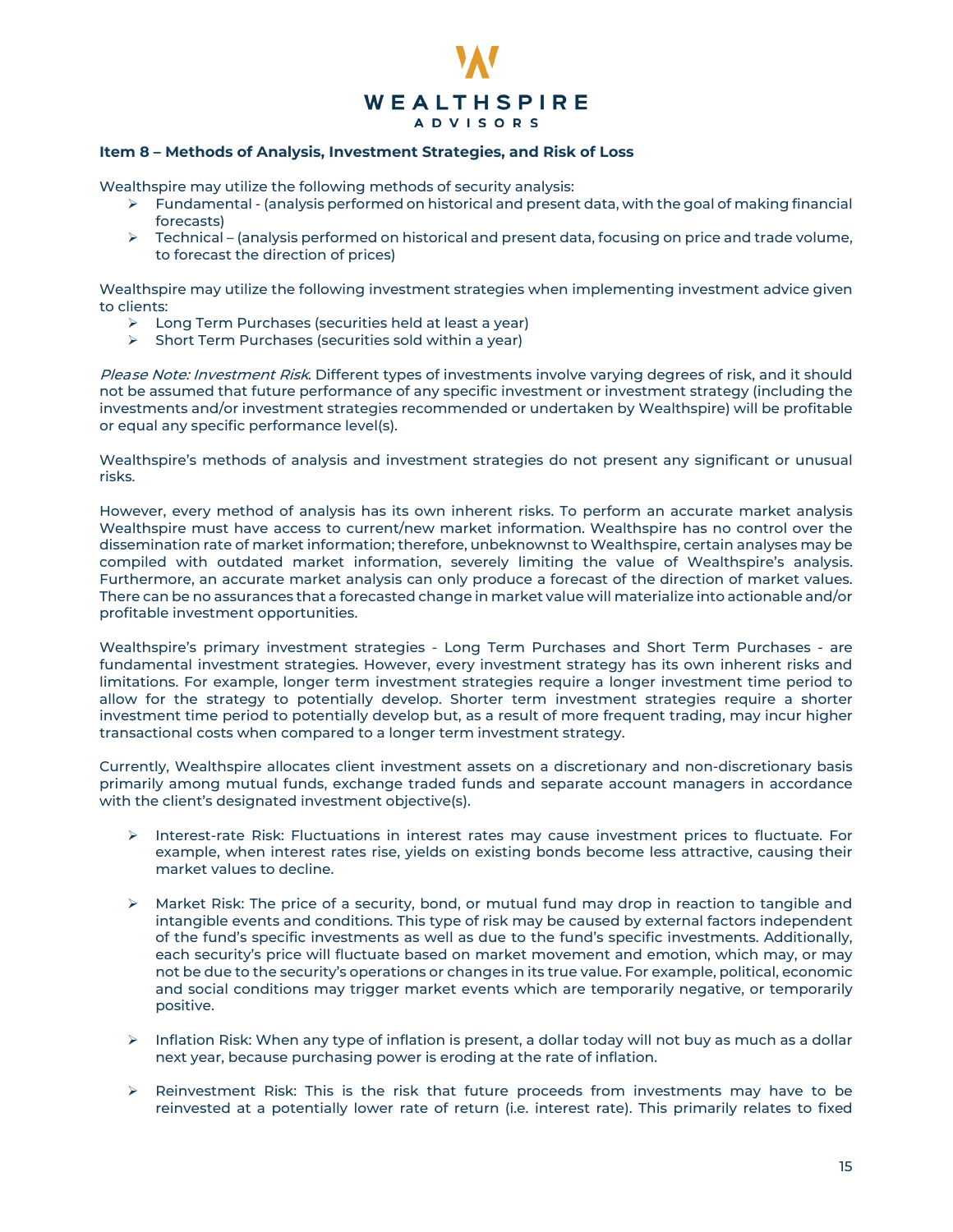

#### income securities.

- Financial Risk: Excessive borrowing to finance a business' operations increases the risk of profitability, because the company must meet the terms of its obligations in good times and bad. During periods of financial stress, the inability to meet loan obligations may result in bankruptcy and/or a declining market value.
- $\triangleright$  Market Risk (Systematic Risk): Even a long-term investment approach cannot guarantee a profit. Economic, political, and issuer-specific events will cause the value of securities to rise or fall. Because the value of your portfolio will fluctuate, there is a risk that you will lose money.
- Unsystematic Risk: Unsystematic risk is the company-specific or industry-specific risk in a portfolio. The combination of systematic (market risk) and unsystematic risk is defined as the portfolio risk that the investor bears. While the investor can do little to reduce systematic risk, he or she can affect unsystematic risk. Unsystematic risk may be significantly reduced through diversification. However, even a portfolio of well-diversified assets cannot escape all risk.
- $\triangleright$  Income Risk: Income risk is the risk that falling interest rates will cause the investment's income to decline.
- $\triangleright$  Purchasing Power Risk: Purchasing power risk is the risk that your investment's value will decline as the price of goods rises (inflation). The investment's value itself does not decline, but its relative value does, which is the same thing. Inflation can happen for a variety of complex reasons, including a growing economy and a rising money supply. Rising inflation means that if you have \$1,000 and inflation rises 5 percent in a year, your \$1,000 has lost 5 percent of its value, as it cannot buy what it could buy a year previous.
- Political Risks: Most investments have a global component, even domestic stocks. Political events anywhere in the world may have unforeseen consequences to markets around the world.
- $\triangleright$  Regulatory Risk: Changes in laws and regulations from any government can change the market value of companies subject to such regulations. Certain industries are more susceptible to government regulation. Changes in zoning, tax structure or laws impact the return on these investments.
- Risks Related to Investment Term: Securities do not follow a straight line up in value. All securities will have periods of time when the current price of the security is not what we believe it is truly worth. If you require us to liquidate your portfolio during one of these periods, you will not realize as much value as you would have had the investment had the opportunity to regain its value.

An investment in a mutual fund or ETF involves risk, including the loss of principal. Mutual fund and ETF shareholders are necessarily subject to the risks stemming from the individual issuers of the fund's underlying portfolio securities. Such shareholders are also liable for taxes on any fund-level capital gains, as ETFs and mutual funds are required by law to distribute capital gains in the event they sell securities for a profit that cannot be offset by a corresponding loss. As such, a mutual fund or ETF client or investor may incur substantial tax liabilities even when the fund underperforms.

Shares of mutual funds are distributed and redeemed on an ongoing basis by the fund itself or a broker acting on its behalf. The trading price at which a share is transacted is equal to a fund's stated daily per share net asset value ("NAV"), plus any shareholders fees (e.g., sales loads, purchase fees, redemption fees). The per-share NAV of a mutual fund is calculated at the end of each business day, although the actual NAV fluctuates with intraday changes in the market value of the fund's holdings. The trading prices of a mutual fund's shares can differ significantly from the NAV during periods of market volatility, which may, among other factors, lead to the mutual fund's shares trading at a premium or discount to NAV.

Shares of ETFs are listed on securities exchanges and transacted at negotiated prices in the secondary market. Generally, ETF shares trade at or near their most recent NAV, which is generally calculated at least once daily for indexed-based ETFs and more frequently for actively managed ETFs. However, certain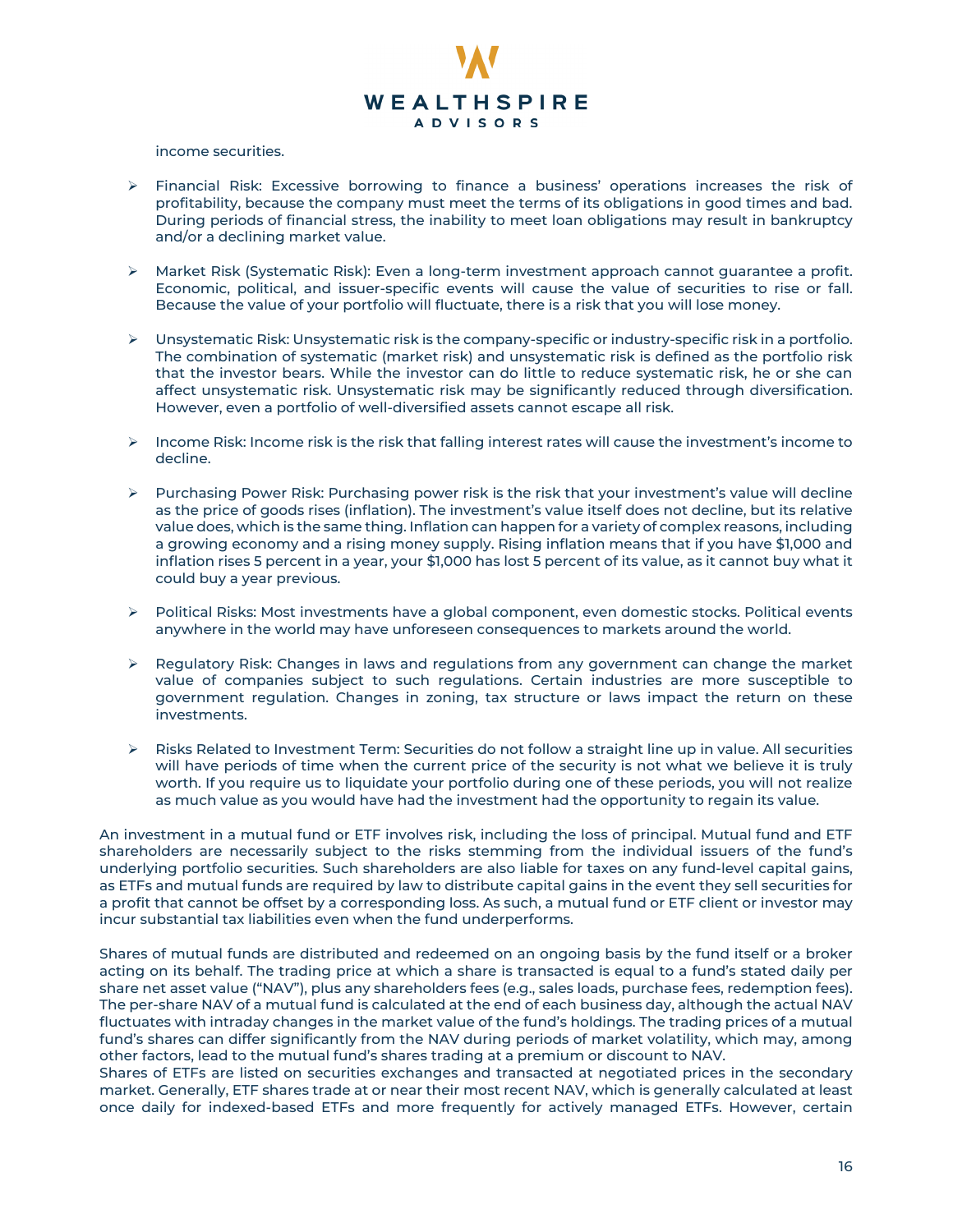

inefficiencies can cause the shares to trade at a premium or discount to their pro-rata NAV. There is also no guarantee that an active secondary market for such shares will develop or continue to exist. While clients and investors may be able to sell their ETF shares on an exchange, ETFs generally only redeems shares directly from shareholders when aggregated as creation units (usually 50,000 shares or more). Therefore, if a liquid secondary market ceases to exist for shares of a particular ETF, a shareholder may have no way to dispose of such shares.

When consistent with the client's investment objectives and financial situation, Wealthspire may also recommend and/or utilize certain options strategies in the management of client accounts. These strategies are described more fully below:

Covered Calls. Covered call writing is the sale of in-, at-, or out-of-the-money call options against a long security position held in a client portfolio. This type of transaction is intended to generate income. It also serves to create downside protection in the event the security position declines in value. Income is received from the proceeds of the option sale. Such income may be reduced to the extent it is necessary to buy back the option position before its expiration. This strategy may involve a degree of trading velocity, transaction costs and significant losses if the underlying security has volatile price movement. There can be no assurance that the security will not be called away by the option buyer, which will result in the client (option writer) to lose ownership in the security and incur potential unintended tax consequences. Covered call strategies are generally suited for positions with little price volatility.

Protective Puts. A protective put is a risk management strategy where a put or puts are purchased against a long position. The objective of the strategy is to reduce the directional risk and exposure of the underlying security(ies) while allowing for upside gains if the security(ies) continues to increase in value beyond the debit paid. With a protective put strategy, while the long put provides some temporary protection from a decline in the price of the corresponding stock, it does involve risking the entire cost of the put position. Should the long put position expire worthless, the entire cost of the put position would be lost.

Use of Margin and Securities Based Loans. Wealthspire does not generally recommend the use of margin loans or securities-based loans (collectively, "SBLs") as an investment strategy, in which the client would leverage borrowed assets as collateral for the purchase of additional securities. However, Wealthspire may recommend that a client establish a margin account with the client's broker-dealer/custodian or their affiliated banks (each, an "SBL Lender") to access SBLs for financial planning and cash flow management purposes. For example, Wealthspire may deem it advisable for a client to borrow money on margin to pay bills or other expenses such as financing the purchase, construction, or maintenance of a real estate project. Unlike a traditional real estate-backed loan, an SBL has the potential benefit of enabling borrowers to access to funds in a shorter period of time, providing greater repayment flexibility, and may also result in the borrower receiving certain tax benefits. Clients interested in learning more about the potential tax benefits of borrowing money on margin should consult with an accountant or tax advisor.

The terms and conditions of each SBL are contained in a separate agreement between the client and the SBL Lender selected by the client, which terms and conditions may vary from client to client. Borrowing funds on margin is not suitable for all clients and is subject to certain risks, including but not limited to those described below. Before agreeing to participate in an SBL program, clients should carefully review the applicable SBL agreement and all risk disclosures provided by the SBL Lender including the initial margin and maintenance requirements for the specific program in which the client enrolls, and the procedures for issuing "margin calls" and liquidating securities and other assets in the client's accounts. The following describes some of the risks associated with SBLs, which Wealthspire recommends that clients consider before participating in an SBL program:

 $\triangleright$  Increased Portfolio Risk, Including the Risk for Potential Losses in the Event of a Downturn: Borrowing money on margin to pay bills or other expenses increases a client's level of exposure to market risk and volatility. The more money a client borrows on margin, the greater the market risk. This is especially true in the event of a significant downturn in the value of the assets used to collateralize the SBL. In some circumstances, clients may lose more money than they originally invested and borrowed. As the marginable investments in a client's portfolio provide the collateral for the SBL, the value of that collateral fluctuates according to market activity, while the amount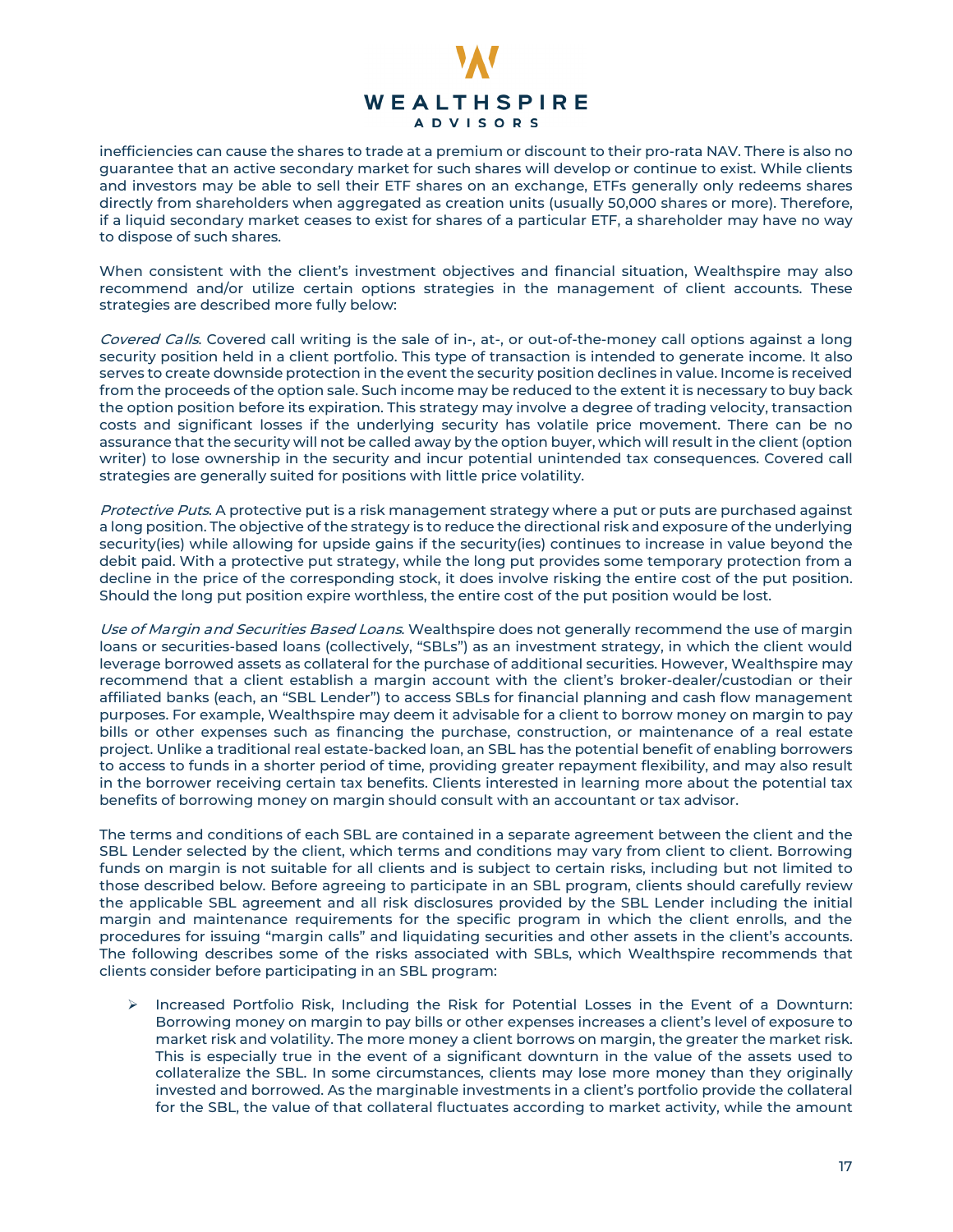

the client borrows stays the same.

- $\triangleright$  The Potential Obligation to Post Collateral or Repay the SBL if the SBL Lender Determines that the Value of Collateralized Securities is No Longer Sufficient to Support the Value of the SBL: The SBL requires a certain minimum value of equity to continue service of the SBL (the "Maintenance Requirement"). If the value of the client's portfolio securities decline in value, so does the value of the collateral supporting the SBL. If the value of the SBL collateral declines to an amount where it is no longer sufficient to support the borrower's line of credit or loan, the SBL Lender will issue a "Maintenance Call" (also referred to as a "margin call"). In that event, the client would be required to post additional collateral or repay the SBL within a specified period of time. The SBL Lender is also commonly entitled to increase its Maintenance Requirement at any time, without having to provide prior written notice to the borrower. As a result, borrowers are subject to risk of repayment of the loan and should be aware of such risks when foregoing a traditional mortgage to finance a real estate purchase.
- The Risk that the SBL Lender may Liquidate the Client's Securities to Satisfy its Demand for Additional Collateral or Repayment: The SBL Lender commonly reserves the right to render the borrower's repayment immediately due, and/or terminate the SBL at any time without cause, at which point, the outstanding SBL balance would become immediately due and payable. However, if the borrower is unable to add additional collateral to their account or repay the loan with readily available cash, the SBL Lender can typically liquidate the borrower's securities and keep the cash to satisfy the Maintenance Call. When liquidating the securities of the borrower's investment portfolio, the SBL Lender usually reserves the right to decide which securities to sell to protect its interests and is not necessarily required to provide written notice of its intentions to liquidate. Accordingly, clients who borrow money through an SBL should be aware of this risk and that such risk is not limited to the margin in the client's account, which could result in the client having to owe additional money or collateral to the SBL Lender after the positions are liquidated. It is therefore possible that a client can lose more money than what the client originally invested into the portfolio.
- $\triangleright$  Liquidity Risk: SBLs also have a significant effect on the liquidity of a client's portfolio. Namely, a security (whether an equity, mutual fund or ETF) that is used as collateral for an SBL loses its liquidity as long as the SBL is outstanding. Decreased liquidity increases portfolio risk and restricts a client's access to their funds, which clients should strongly consider before using an SBL.
- $\triangleright$  Impact of Margin on Client Fees: Wealthspire generally assesses its asset-based fees on the market value of the client assets, gross of any outstanding SBL balance. Accordingly, Wealthspire has a conflict of interest in recommending that clients utilize SBLs to access cash, rather than selling assets which are included in Wealthspire's asset-based fee calculation.

Cryptocurrency. Wealthspire offers eligible clients the opportunity to invest in cryptocurrency through a Flourish Crypto account. Wealthspire will not regularly review Flourish Crypto accounts.

Cryptocurrency is any form of virtual currency that uses a decentralized ledger to record transactions and manage the issuance of new units. Cryptocurrency is part of an emerging marketplace and is highly speculative. Investing in cryptocurrency (including through Flourish Crypto) is for investors who can bear the economic risk of loss of their investments. As with all investments, past performance or price movements are not guarantees of future price movements.

<span id="page-17-0"></span>Cryptocurrency investing is volatile and involves a high degree of risk. Risks associated with investing in cryptocurrency include, but are not limited to investment risk, volatility risk, liquidity risk, risks of disruption or interruption of access to your account, custody risk, regulatory risk and cybersecurity breaches.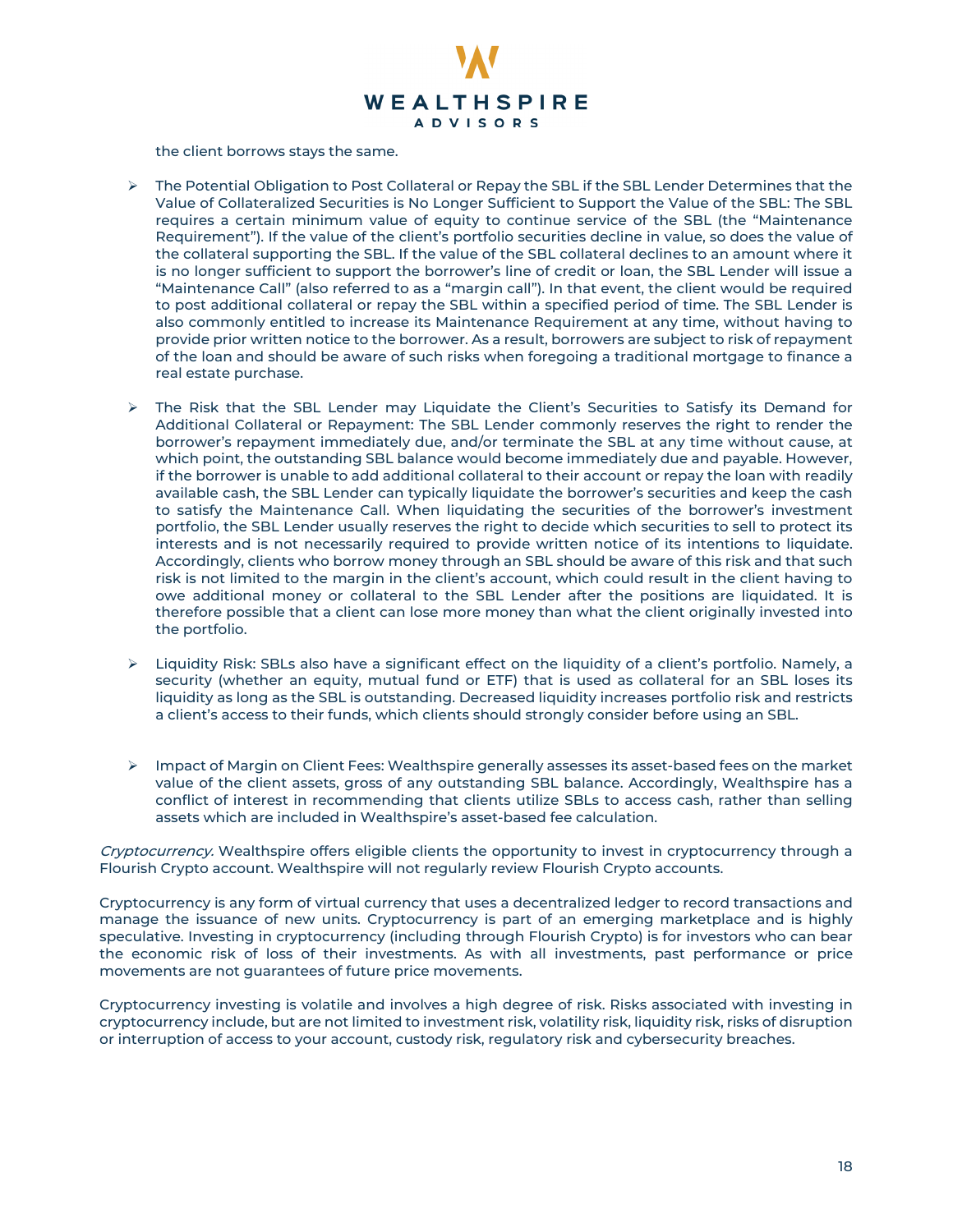

# **Item 9 – Disciplinary Information**

Wealthspire Advisors and its Advisor Representatives are required to disclose all material facts regarding any legal or disciplinary event that would be material to an evaluation of Wealthspire Advisors, the integrity of Wealthspire Advisors' management team, or the firm's Advisor Representatives. Wealthspire Advisors and its Advisor Representatives have no material information to report in response to this Item.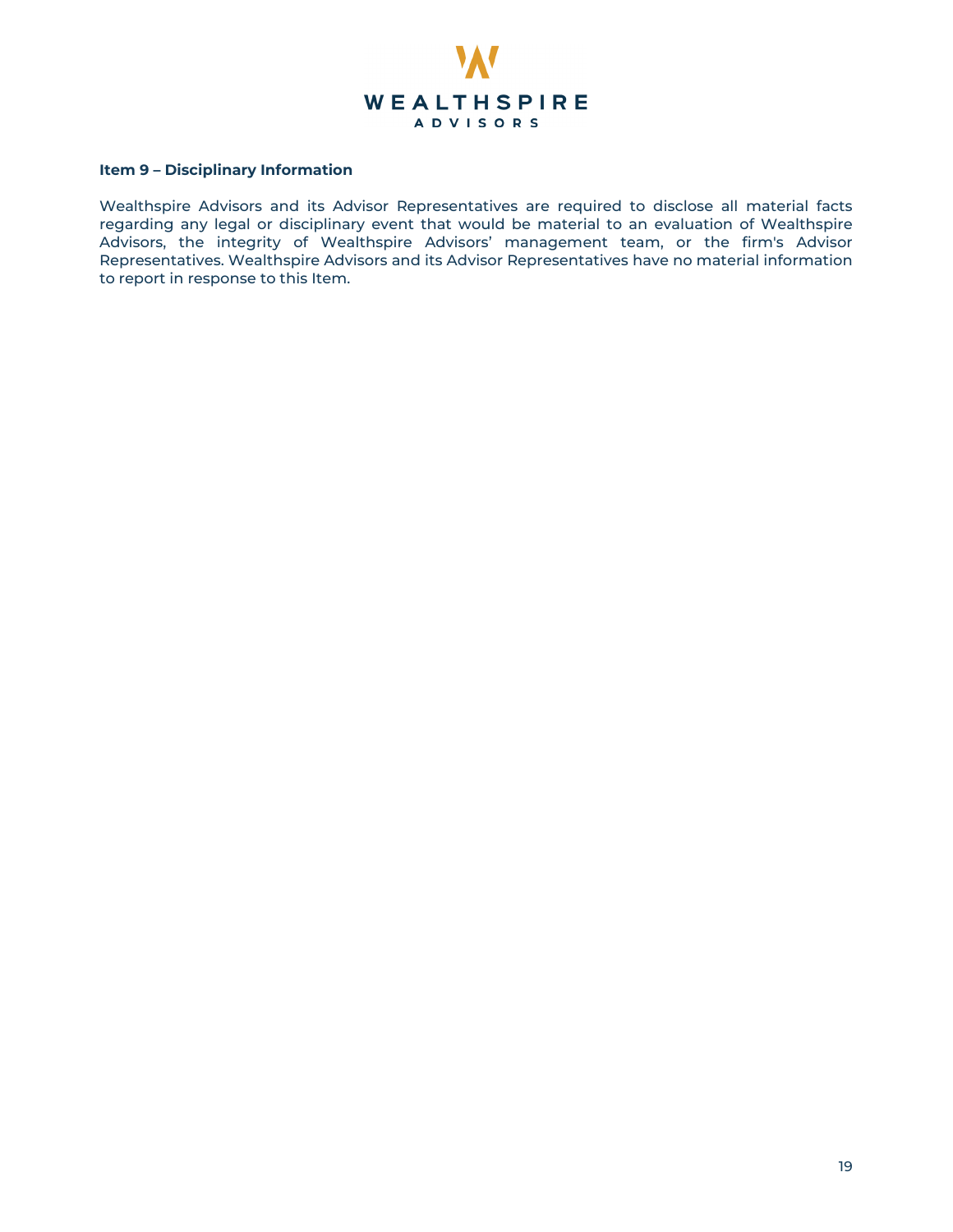

# **Item 10 – Other Financial Industry Activities and Affiliations**

On December 31, 2021, Private Ocean, LLC was acquired by Wealthspire Advisors LLC, a SEC-registered investment advisor wholly owned by NFP Corp. (previously known as National Financial Partners Corp.) ("NFP"). Following the acquisition, Private Ocean, LLC became a subsidiary of Wealthspire Advisors LLC. Wealthspire intends to maintain a separate client brochure until such time as the operations of Wealthspire Advisors LLC and Wealthspire are sufficiently integrated to merit a combined client brochure.

Private Ocean, LLC dba Wealthspire Advisors is indirectly owned by NFP, a provider of benefits, insurance and wealth management services. NFP also owns other registered investment advisers, broker-dealers, insurance agencies and other product and service providers. Wealthspire is under no obligation to sell any products or recommend any services to our clients as a result of NFP's ownership. With the exception of the recent acquisition by Wealthspire Advisors LLC, the referral relationship with NFP Retirement, Inc., and occasionally referring clients to insurance agents affiliated with NFP, Private Ocean, LLC dba Wealthspire Advisors does not conduct any business with any other NFP-affiliated entities ("NFP Affiliates"). Please Note: A full list of NFP Affiliates is available upon request. Wealthspire's parent company, Wealthspire Advisors LLC, has also entered into a referral agreement with Kestra Advisory Services, LLC ("Kestra"). Certain NFP Affiliate employees offer advisory services through Kestra.

A. Neither Wealthspire, nor its representatives, are registered or have an application pending to register, as a broker-dealer or a registered representative of a broker-dealer.

B. Neither Wealthspire, nor its representatives, are registered or have an application pending to register, as a futures commission merchant, commodity pool operator, a commodity trading advisor, or a representative of the foregoing.

C. Wealthspire has no other relationship or arrangement with a related person that is material to its advisory business.

D. Wealthspire does not receive, directly or indirectly, compensation from investment advisors that it recommends or selects for its clients.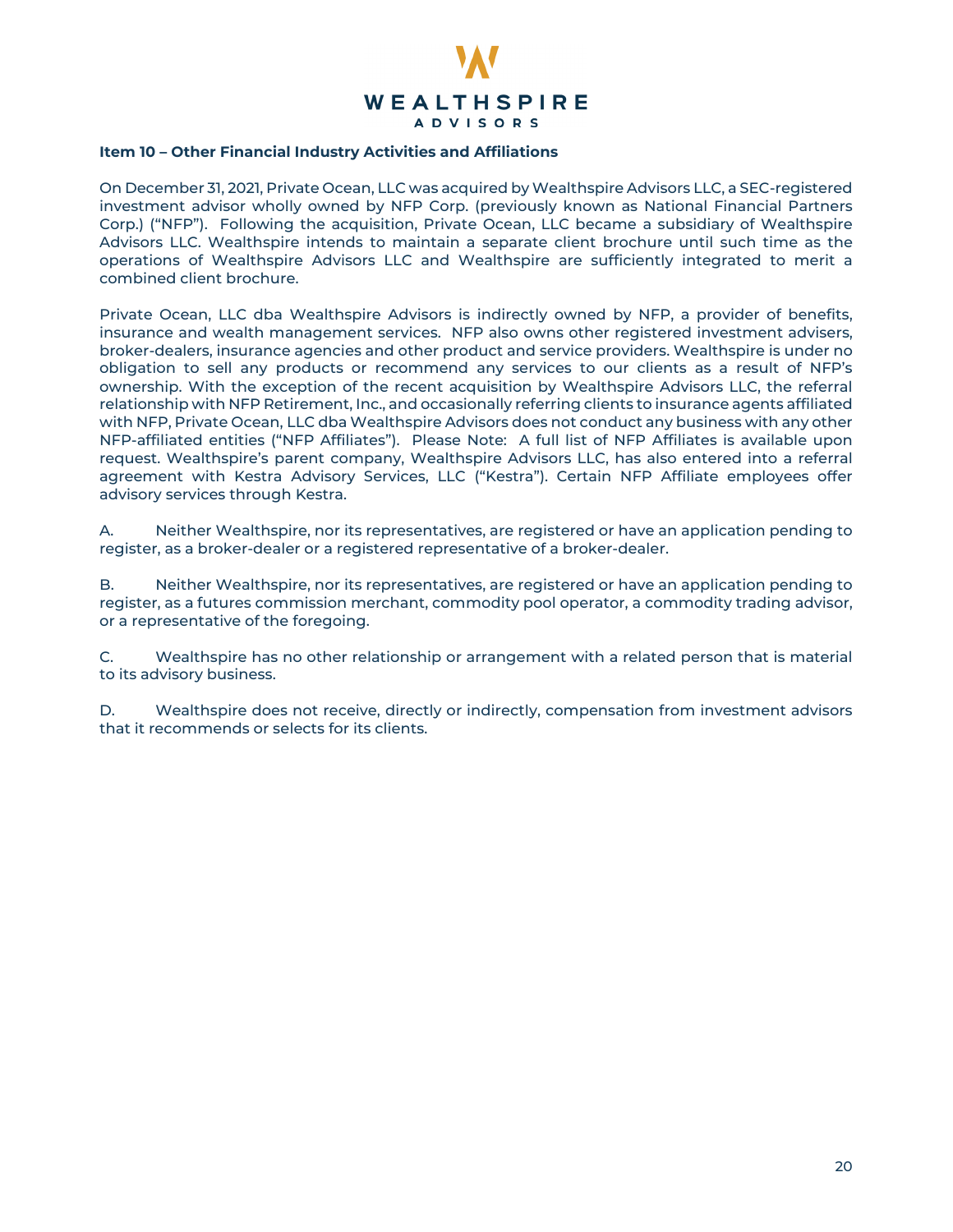

#### **Item 11 – Code of Ethics**

Wealthspire maintains an investment policy relative to personal securities transactions. This investment policy is part of Wealthspire's overall Code of Ethics, which serves to establish a standard of business conduct for all of Wealthspire's Representatives that is based upon fundamental principles of openness, integrity, honesty and trust, a copy of which is available upon request.

In accordance with Section 204A of the Investment Advisers Act of 1940, Wealthspire also maintains and enforces written policies reasonably designed to prevent the misuse of material non-public information by Wealthspire or any person associated with Wealthspire.

Neither Wealthspire nor any related person of Wealthspire recommends, buys, or sells for client accounts, securities in which Wealthspire or any related person of Wealthspire has a material financial interest.

Wealthspire and/or representatives of Wealthspire may buy or sell securities that are also recommended to clients. This practice may create a situation in which Wealthspire and/or representatives of Wealthspire are in a position to materially benefit from the sale or purchase of those securities. Therefore, this situation creates a conflict of interest. Practices such as "scalping" (i.e., a practice whereby the owner of shares of a security recommends that security for investment and then immediately sells it at a profit upon the rise in the market price which follows the recommendation) could take place if Wealthspire did not have adequate policies in place to detect such activities. In addition, this requirement can help detect insider trading, "front-running" (i.e., personal trades executed prior to those of Wealthspire's clients) and other potentially abusive practices.

Wealthspire has a personal securities transaction policy in place to monitor the personal securities transactions and securities holdings of each of Wealthspire "Access Persons". Wealthspire's securities transaction policy requires that an Access Person of Wealthspire must provide the Chief Compliance Officer or his/her designee with a written report of their current securities holdings within ten (10) days after becoming an Access Person. Additionally, each Access Person must provide the Chief Compliance Officer or his/her designee with a written report of the Access Person's current securities holdings at least quarterly, and once each twelve (12) month period thereafter on a date Wealthspire selects.

Wealthspire and/or representatives of Wealthspire may buy or sell securities, at or around the same time as those securities are recommended to clients. This practice creates a situation in which Wealthspire and/or representatives of Wealthspire are in a position to materially benefit from the sale or purchase of those securities. Therefore, this situation creates a conflict of interest. As indicated above in Item 11.C, Wealthspire has a personal securities transaction policy in place to monitor the personal securities transaction and securities holdings of each of Wealthspire's Access Persons.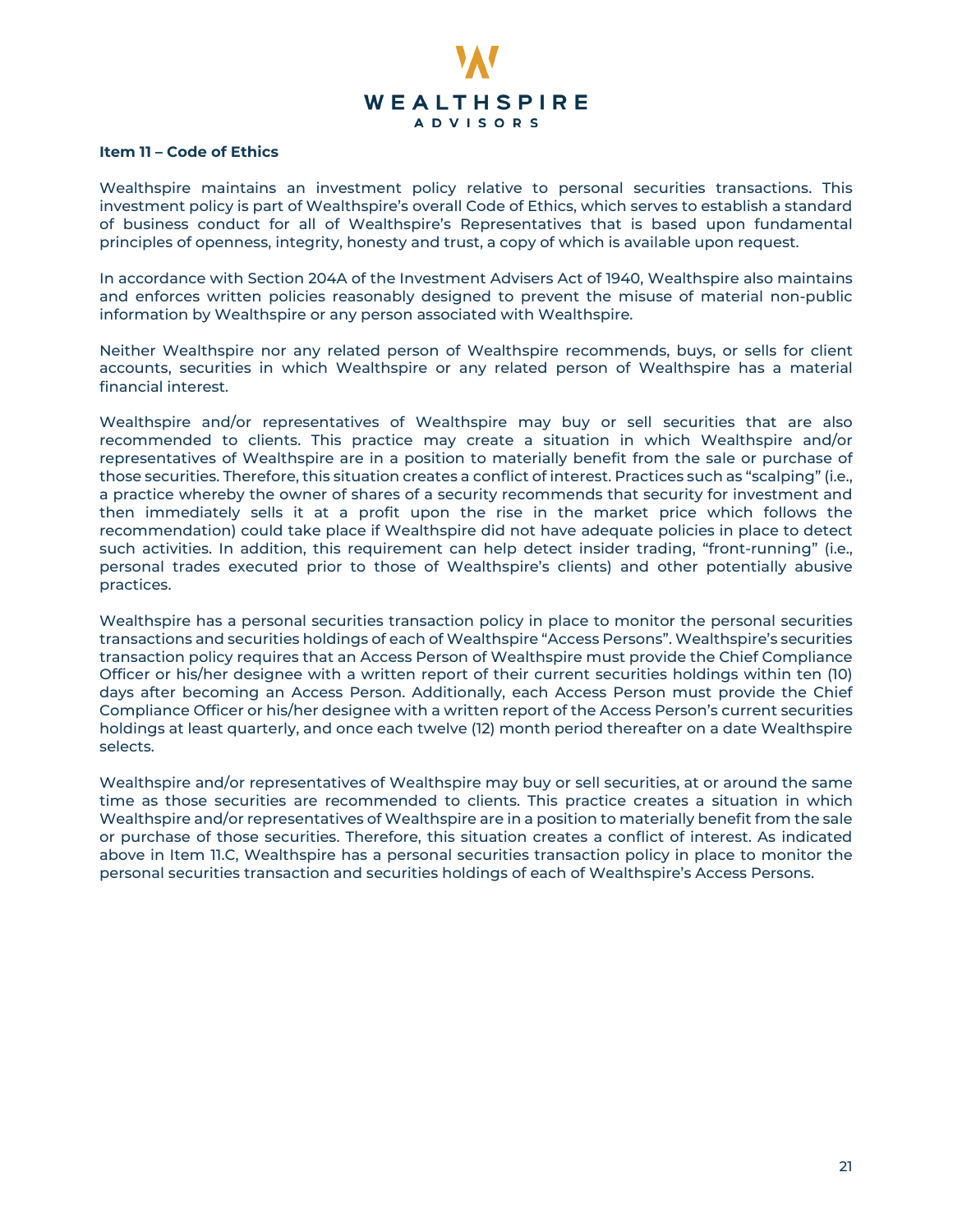

# **Item 12 – Brokerage Practices**

In the event that the client requests that Wealthspire recommend a broker- dealer/custodian for execution and/or custodial services (exclusive of those clients that may direct Wealthspire to use a specific broker-dealer/custodian), Wealthspire, with limited exception, generally recommends that investment management accounts be maintained at Charles Schwab & Co., Inc.'s Institutional Division ("Schwab") or with Fidelity Investments ("Fidelity"). Both Schwab and Fidelity are registered broker-dealers and members of the Securities Investor Protection Corporation ("SIPC"). Before engaging Wealthspire to provide investment management services, the client will be required to enter into a formal Investment Advisory Agreement with Wealthspire setting forth the terms and conditions under which Wealthspire will manage the client's assets, and a separate custodial/clearing agreement with each designated broker-dealer/custodian.

Wealthspire offers client-directed Flourish Crypto accounts to clients. The minimum order size is \$100 in value, and the maximum order size is \$100,000 in value. While Wealthspire invites clients to establish Flourish Crypto accounts, Wealthspire does not periodically review or monitor transactions effected through Flourish Crypto. Transactions effected through Flourish Crypto accounts are executed solely through Paxos. Wealthspire will not use, or offer clients the opportunity to use, any other custodians, platforms or exchanges for transactions in a Flourish Crypto account. Wealthspire has chosen Paxos after considering several factors in comparison to other providers, including the reasonableness of fees, execution ability, security, quality of service and overall user experience. Wealthspire made this determination after conducting reasonable due diligence of Paxos.

Factors that Wealthspire considers in recommending Schwab, Fidelity or any other brokerdealer/custodian to clients include historical relationship with Wealthspire, financial strength, reputation, execution capabilities, pricing, research, and service. Although the commissions and/or transaction fees paid by Wealthspire's clients shall comply with Wealthspire's duty to obtain best execution, a client may pay a commission that is higher than another qualified broker-dealer might charge to effect the same transaction where Wealthspire determines, in good faith, that the commission/transaction fee is reasonable. In seeking best execution, the determinative factor is not the lowest possible cost, but whether the transaction represents the best qualitative execution, taking into consideration the full range of a broker-dealer's services, including the value of research provided, execution capability, commission rates, and responsiveness. Accordingly, although Wealthspire will seek competitive rates, it may not necessarily obtain the lowest possible commission rates for client account transactions. The brokerage commissions or transaction fees charged by the designated broker-dealer/custodian are exclusive of, and in addition to, Wealthspire's investment advisory fee.

 $\triangleright$  Non-Soft Dollar Research and Benefits. Although not a material consideration when determining whether to recommend that a client utilize the services of a particular brokerdealer/custodian, Wealthspire receives from Schwab and/or Fidelity (or another brokerdealer/custodian, investment manager, platform or fund sponsor, or vendor) without cost (and/or at a discount) support services and/or products, certain of which assist Wealthspire to better monitor and service client accounts maintained at such institutions. Included within the support services that may be obtained by Wealthspire can be investment-related research, pricing information and market data, software and other technology that provide access to client account data, compliance and/or practice management-related publications, discounted or gratis consulting services, discounted and/or gratis travel and attendance at conferences, meetings, and other educational and/or social events, marketing support, computer hardware and/or software and/or other products used by Wealthspire in furtherance of its investment advisory business operations.

Certain of the above support services and/or products assist Wealthspire in managing and administering client accounts. Others do not directly provide such assistance, but rather assist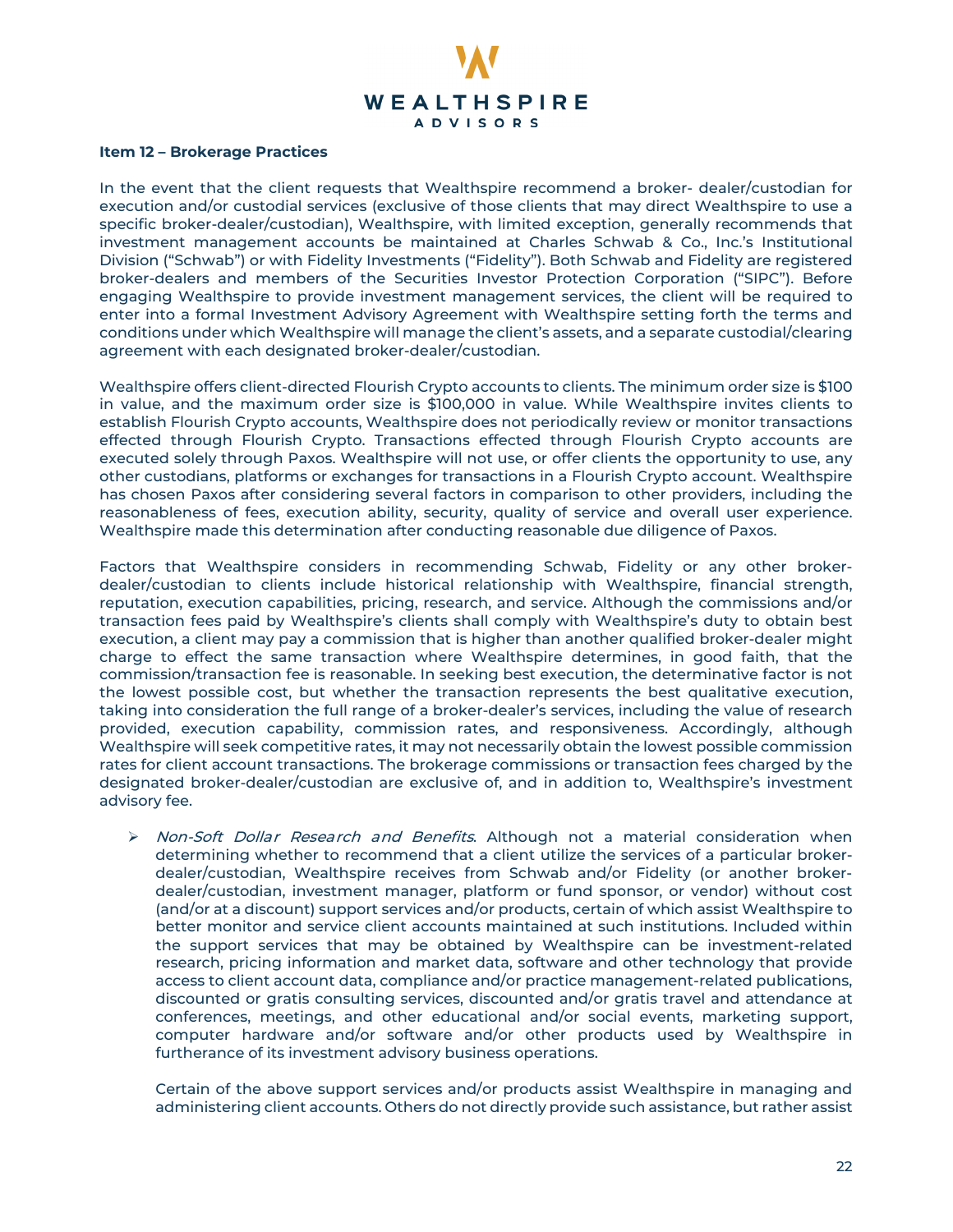

Wealthspire to manage and further develop its business enterprise.

Wealthspire's clients do not pay more for investment transactions effected and/or assets maintained at Schwab or Fidelity as a result of this arrangement. There is no corresponding commitment made by Wealthspire to Schwab, Fidelity, or any other entity to invest any specific amount or percentage of client assets in any specific mutual funds, securities, or other investment products as a result of the above arrangement.

- Additional Benefits Schwab Advisor Services™. Schwab Advisor Services™ is Schwab's business serving independent investment advisory firms like Wealthspire. Schwab Advisor Services™ provides Wealthspire and its clients with access to its institutional brokerage – trading, custody, reporting and related services many of which are not typically available to Schwab retail customers. Schwab also makes available various support services and additional economic benefits ("Additional Benefits"). Some of those support services and Additional Benefits help Wealthspire manage or administer its clients' accounts while others help Wealthspire manage and grow its business. As part of the Additional Benefits, Schwab may also provide monetary assistance to Wealthspire or to third parties on Wealthspire's behalf to defray certain costs towards certain technology, compliance, legal, business consulting and other related expenses. Schwab's support services are generally available on an unsolicited basis (Wealthspire does not have to request them) and at no charge to Wealthspire. The availability of these services from Schwab benefits Wealthspire because Wealthspire does not have to produce or purchase them. Wealthspire is not required to pay for Schwab's services. A more detailed description of Schwab's Additional Benefits follows.
- $\triangleright$  Services that Benefit the Client: Schwab's institutional brokerage services include access to a broad range of investment products, execution of securities transactions, and custody of client assets. The investment products available through Schwab include some to which Wealthspire might not otherwise have access or that would require a significantly higher minimum initial investment by Wealthspire's clients. Schwab's services described in this paragraph generally benefit Wealthspire's clients and their accounts.
- $\triangleright$  Services that May Not Directly Benefit the Client: Schwab also makes available to Wealthspire other products and services that benefit Wealthspire but may not directly benefit Wealthspire's clients or their accounts. These products and services assist Wealthspire in managing and administering its clients' accounts. They include investment research, both Schwab's own and that of third parties. Wealthspire may use this research to service all or some substantial number of its clients' accounts, including accounts not maintained at Schwab. In addition to investment research, Schwab also makes available software and other technology that:
	- o provide access to client account data (such as duplicate trade confirmations and account statements);
	- o facilitate trade execution and allocate aggregated trade orders for multiple
	- o client accounts;
	- o provide pricing and other market data;
	- $\circ$  facilitate payment of Wealthspire's fees from Wealthspire's clients' accounts; and
	- assist with back-office functions, recordkeeping and client reporting.
- $\triangleright$  Services that Generally Benefit Only Wealthspire: Schwab also offers other services intended to help Wealthspire manage and further develop its business enterprise. These services include:
	- o educational conferences and events;
	- o technology, compliance, legal, and business consulting;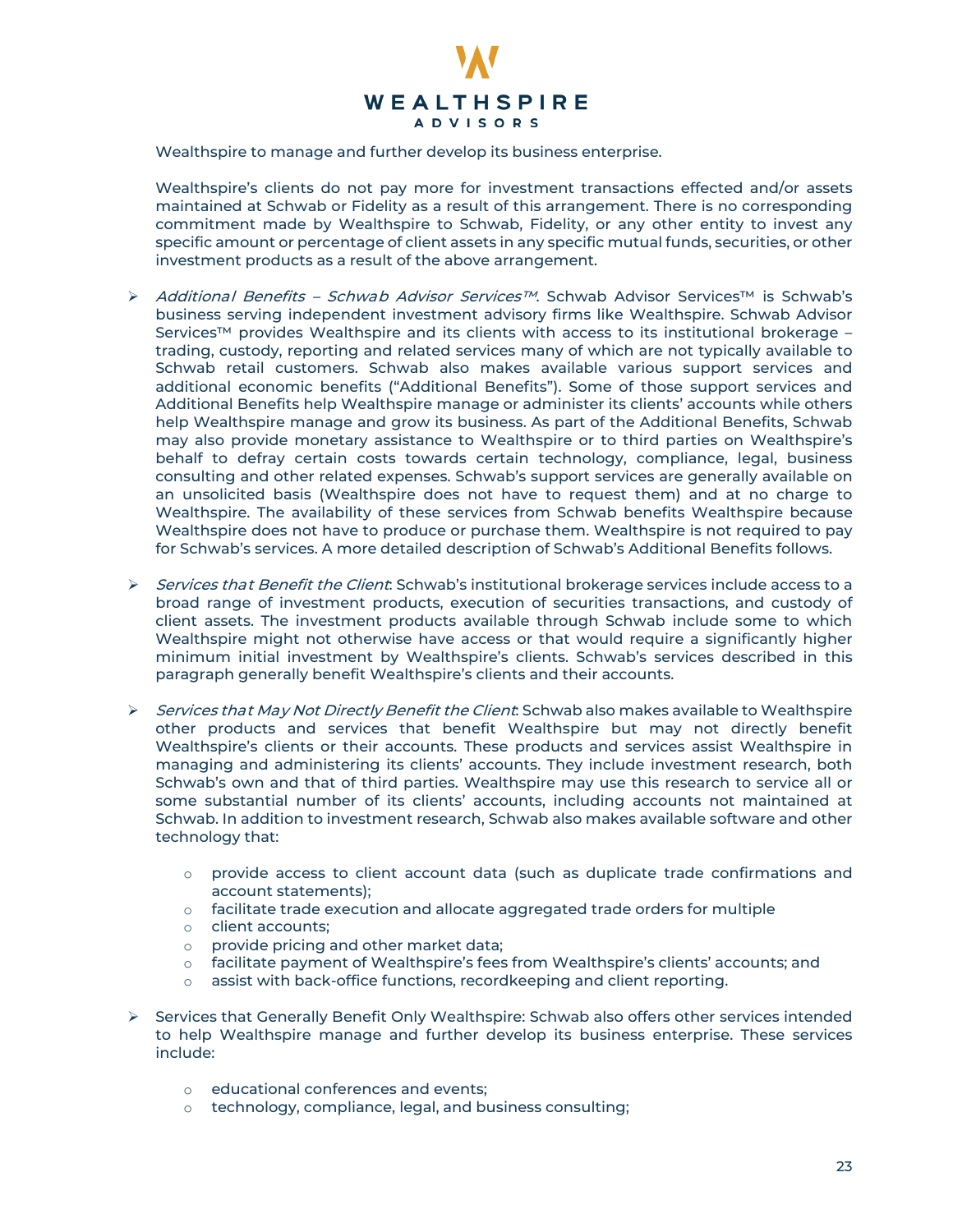

- $\circ$  publications and conferences on practice management and business succession;
- $\circ$  access to employee benefits providers, human capital consultants and insurance providers; and
- o marketing consulting and support.

Schwab may provide some of these services itself. In other cases, it will arrange for third-party vendors to provide the services to Wealthspire. Schwab may also discount or waive its fees for some of these services or pay all or a part of a third party's fees. Schwab may also provide Wealthspire with other benefits such as occasional business entertainment of its personnel.

Wealthspire has received from Schwab, certain Additional Benefits that may or may not be offered to Wealthspire again in the future. Specifically, the Additional Benefits include \$10,000 in economic assistance to use towards technology, research, marketing, and/or compliance consulting expenses. Wealthspire has no expectation that these Additional Benefits will be offered again; however, Wealthspire reserves the right to negotiate for these Additional Benefits in the future. Schwab provides the Additional Benefits to Wealthspire in its sole discretion and at its own expense, and neither Wealthspire nor its clients pay any fees to Schwab for the Additional Benefits. The recommendation by Wealthspire or its representatives that a client select Schwab as designated broker-dealer/custodian for their accounts or transfer their account assets from another brokerdealer/custodian to Schwab presents a conflict of interest, because Wealthspire has and may continue to have the incentive to make such a recommendation based on its interest in receiving the Additional Benefits to benefit its business interests, rather than based on clients' interest in receiving the best value in custody services and the most favorable execution of transactions.

Wealthspire's Chief Compliance Officer, Michael Del Priore, remains available to address any questions that a client or prospective client may have regarding the above arrangements and the corresponding conflicts of interest presented by such arrangements.

- $\triangleright$  Wealthspire previously participated in Schwab Advisors Network referral program. See Item 14.A for details.
- > Directed Brokerage. Wealthspire does not generally accept directed brokerage arrangements (when a client requires that account transactions be effected through a specific broker-dealer). In such client directed arrangements, the client will negotiate terms and arrangements for their account with that broker-dealer, and Wealthspire will not seek better execution services or prices from other broker- dealers or be able to "batch" the client's transactions for execution through other broker-dealers with orders for other accounts managed by Wealthspire. As a result, client may pay higher commissions or other transaction costs or greater spreads, or receive less favorable net prices, on transactions for the account than would otherwise be the case.

Please Note: In the event that the client directs Wealthspire to effect securities transactions for the client's accounts through a specific broker-dealer, the client correspondingly acknowledges that such direction may cause the accounts to incur higher commissions or transaction costs than the accounts would otherwise incur had the client determined to effect account transactions through alternative clearing arrangements that may be available through Wealthspire. Higher transaction costs adversely impact account performance. Please Also Note: Transactions for directed accounts will generally be executed following the execution of portfolio transactions for non-directed accounts.

The transactions for each client account generally will be effected independently, unless Wealthspire decides to purchase or sell the same securities for several clients at approximately the same time. Wealthspire may (but is not obligated to) combine or "bunch" such orders to obtain best execution, to negotiate more favorable commission rates or to allocate equitably among Wealthspire's clients differences in prices and commissions or other transaction costs that might have been obtained had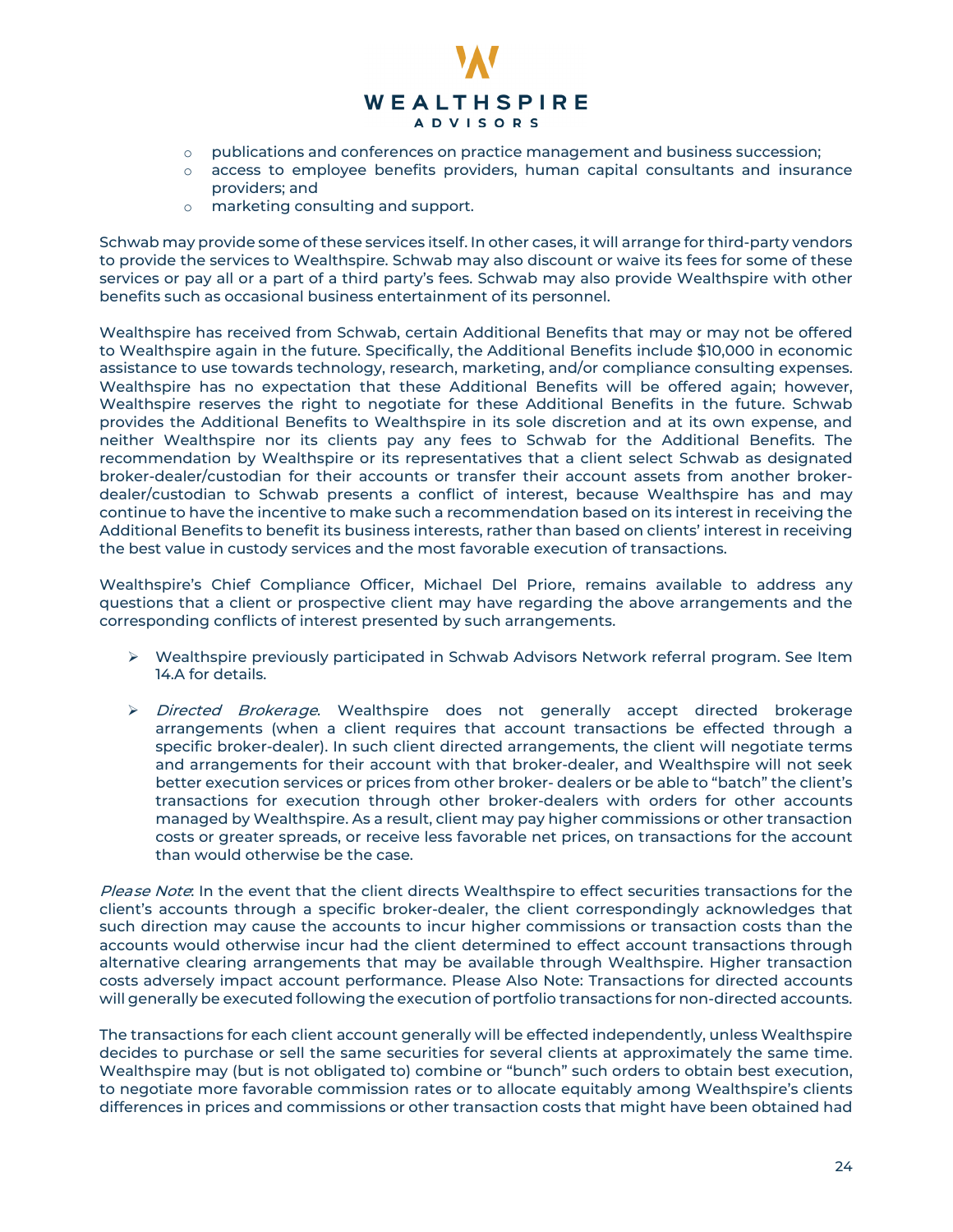

<span id="page-24-0"></span>such orders been placed independently. Under this procedure, transactions will be averaged as to price and will be allocated among clients in proportion to the purchase and sale orders placed for each client account on any given day. Wealthspire shall not receive any additional compensation or remuneration as a result of such aggregation.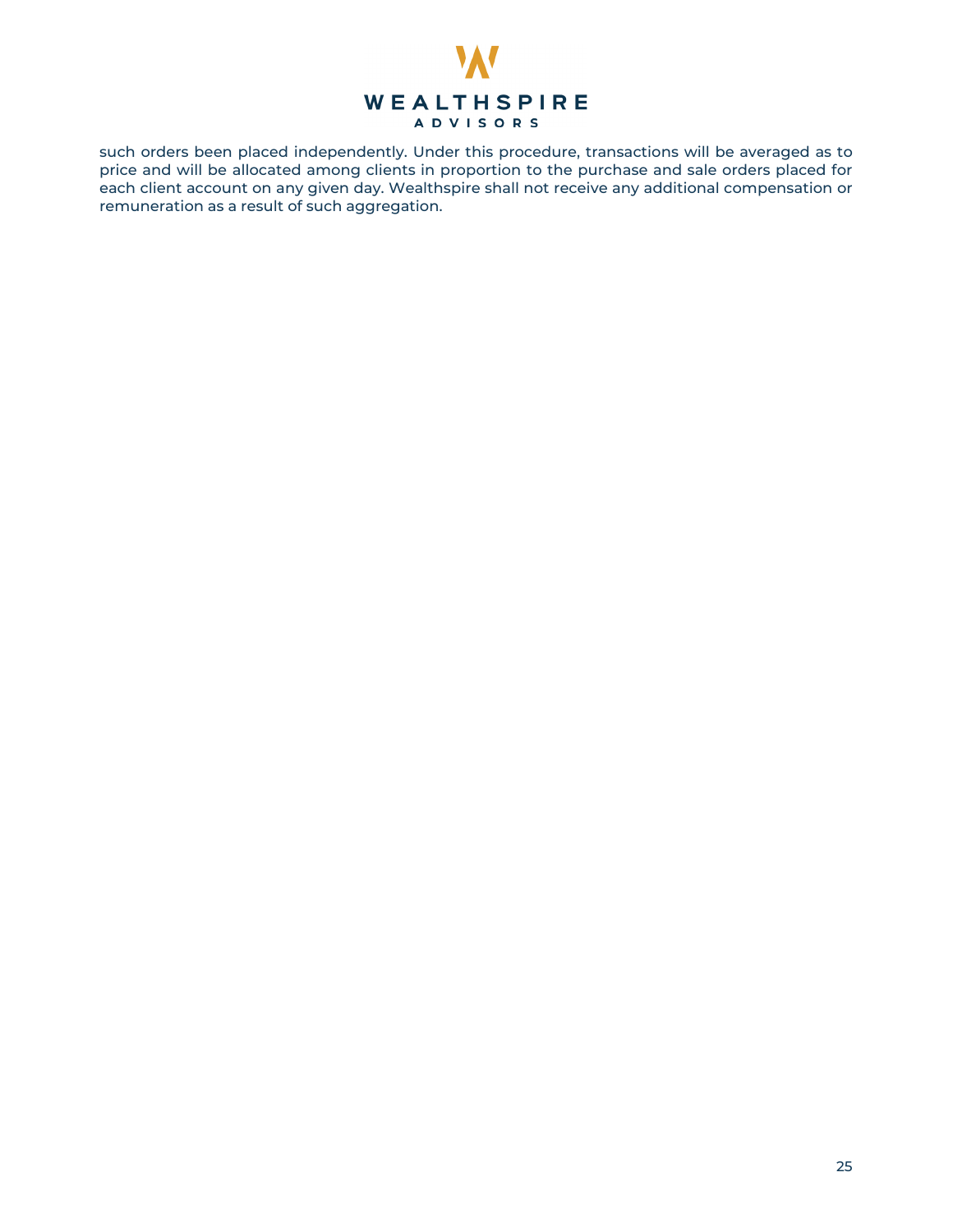

# **Item 13 – Review of Accounts and Reports**

A. For those clients to whom Wealthspire provides investment supervisory services, account reviews are conducted on an ongoing basis by Wealthspire's Advisors and/or representatives. In fact, Wealthspire's Advisors or representatives generally attempts to conduct a meeting or conference call with each client at least once a year ("Annual Meeting"), and the client's account is formally reviewed in preparation of the Annual Meeting, if one is to occur. Wealthspire may decline the Annual Meeting if the client is unavailable or if Wealthspire, in its sole discretion, deems an annual meeting unnecessary. Accounts are also frequently reviewed on an informal basis in connection with deposits to or withdrawals from accounts, major market movements that we feel may affect our accounts, and in the course of unscheduled telephone conferences with clients.

All investment supervisory clients are advised that it remains their responsibility to advise Wealthspire of any changes in their investment objectives and/or financial situation. All clients (in person or via telephone) are encouraged to review financial planning issues (to the extent applicable), investment objectives and account performance with Wealthspire on an annual basis.

B. Wealthspire may conduct account reviews on an 'other than periodic' basis upon the occurrence of a triggering event, such as a change in client investment objectives and/or financial situation, market corrections and client request.

C. Clients are provided, at least quarterly, with written transaction confirmation notices and regular written summary account statements directly from the broker-dealer/custodian and/or program sponsor for the client accounts. Wealthspire may also provide access to an electronic report on its Wealthspire Client Portal summarizing account activity and performance. Further, reports on the Wealthspire Client Portal are accessible by clients on the Wealthspire web site. Such reports on the Wealthspire Client Portal generally show the amount originally invested, current value of investment assets, gains and losses relative to beginning values, and compounded rates of return for the portfolio.

<span id="page-25-0"></span>Clients also receive Wealthspire Newsletter covering global asset class performance, special investment or financial planning topics, & administrative matters.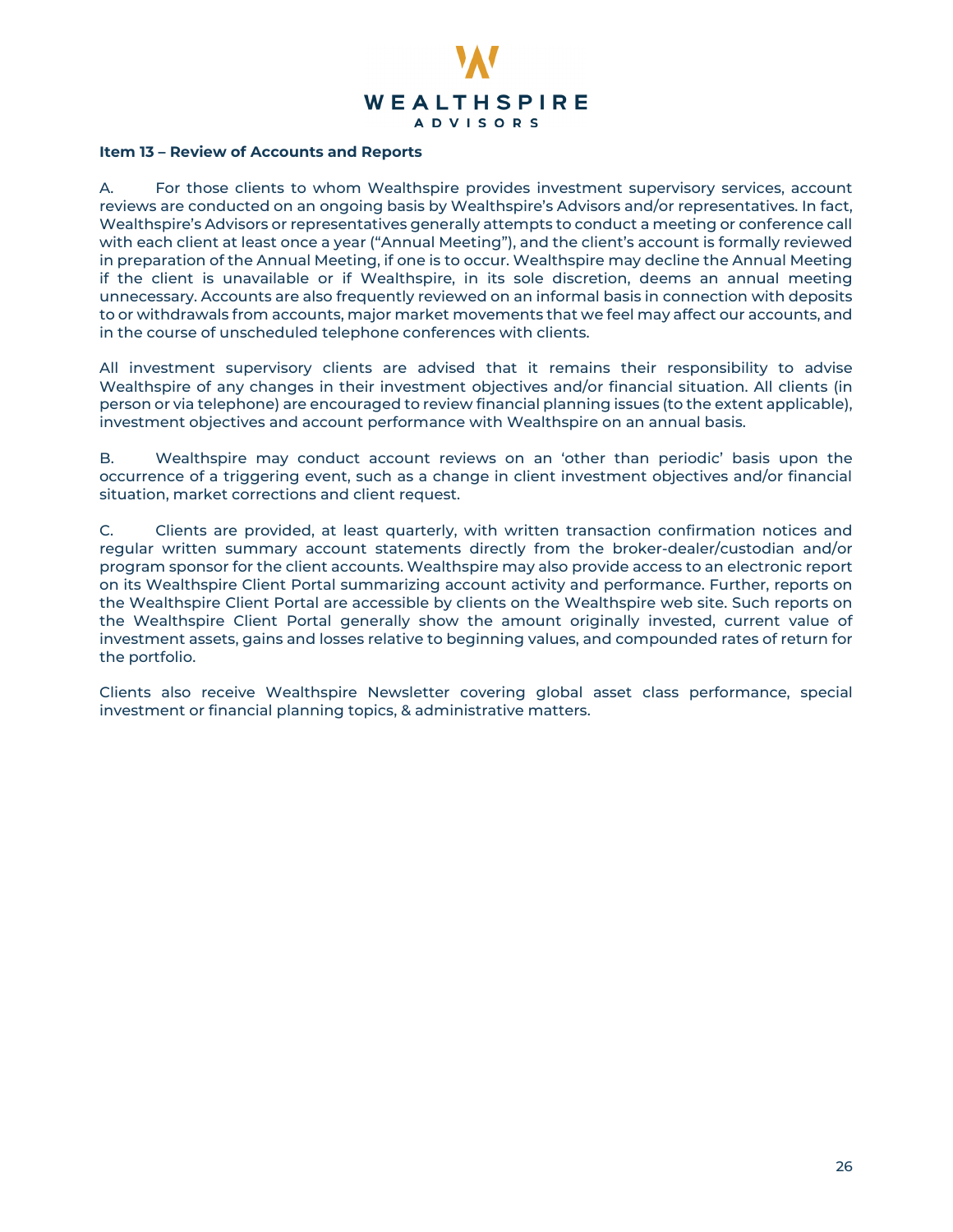

# **Item 14 – Client Referrals and Other Compensation**

Private Ocean, LLC dba Wealthspire Advisors is indirectly owned by NFP, a provider of benefits, insurance and wealth management services. NFP also owns other registered investment advisers, broker-dealers, insurance agencies and other product and service providers. Wealthspire is under no obligation to sell any products or recommend any services to our clients as a result of NFP's ownership. With the exception of the recent acquisition by Wealthspire Advisors LLC, the referral relationship with NFP Retirement, Inc., and occasionally referring clients to insurance agents affiliated with NFP, Wealthspire does not conduct any business with any other NFP-affiliated entities ("NFP Affiliates"). Please Note: A full list of NFP Affiliates is available upon request. Wealthspire's parent company, Wealthspire, has also entered into a referral agreement with Kestra Advisory Services, LLC ("Kestra"). Certain NFP Affiliate employees offer advisory services through Kestra.

As referenced in Item 12.A above, Wealthspire can also receive economic benefits from Schwab and Fidelity, including support services and products without cost or at a discount. In addition, Wealthspire has received certain Additional Benefits from Schwab, which Additional Benefits are further discussed in Item 12.A above. Wealthspire's clients do not pay more for investment transactions effected and/or assets maintained at Schwab or Fidelity as a result of these arrangements. There is no corresponding commitment made by Wealthspire to Schwab, Fidelity, or any other entity to invest any specific amount or percentage of client assets in any specific mutual funds, securities or other investment products as a result of the above arrangement. Wealthspire's Chief Compliance Officer, Michael Del Priore, remains available to address any questions that a client or prospective client may have regarding the above arrangements and the corresponding conflicts of interest presented by such arrangements.

Wealthspire currently maintains solicitor relationships with one or more third parties. If a client is introduced to Wealthspire by either an unaffiliated or an affiliated solicitor, Wealthspire may pay that solicitor a referral fee in accordance with the requirements of Rule 206(4)-3 of the Investment Advisers Act of 1940, and any corresponding state securities law requirements. Any such referral fee shall be paid solely from Wealthspire's investment advisory fee and shall not result in any additional charge to the client. If the client is introduced to Wealthspire by an unaffiliated solicitor, the solicitor, at the time of the solicitation, shall disclose the nature of their solicitor relationship, and shall provide each prospective client with a copy of Wealthspire's written Brochure with a copy of the written disclosure statement from the solicitor to the client disclosing the terms of the solicitation arrangement between Wealthspire and the solicitor, including the compensation to be received by the solicitor from Wealthspire.

Wealthspire may receive client referrals from Zoe Financial, Inc. through its participation in Zoe Advisor Network (ZAN). Zoe Financial, Inc. is independent of and unaffiliated with Wealthspire and there is no employee relationship between them. Zoe Financial established the Zoe Advisor Network as a means of referring individuals and other investors seeking fiduciary personal investment management services or financial planning services to independent investment advisors. Zoe Financial does not supervise Wealthspire and has no responsibility for Wealthspire's management of client portfolios or Wealthspire's other advice or services. Wealthspire pays Zoe Financial an on-going fee for each successful client referral. This fee is usually a percentage of the advisory fee that the client pays to Wealthspire ("Solicitation Fee"). Wealthspire will not charge clients referred through Zoe Advisor Network any fees or costs higher than its standard fee schedule offered to its clients. For information regarding additional or other fees paid directly or indirectly to Zoe Financial, Inc., please refer to the Zoe Financial Disclosure and Acknowledgement Form.

Wealthspire previously received client referrals from Schwab through its participation in Schwab Advisors Network ("the Service"). Wealthspire no longer receives client referrals from Schwab through the Service.

Even though Wealthspire no longer receives client referrals through the Service, Wealthspire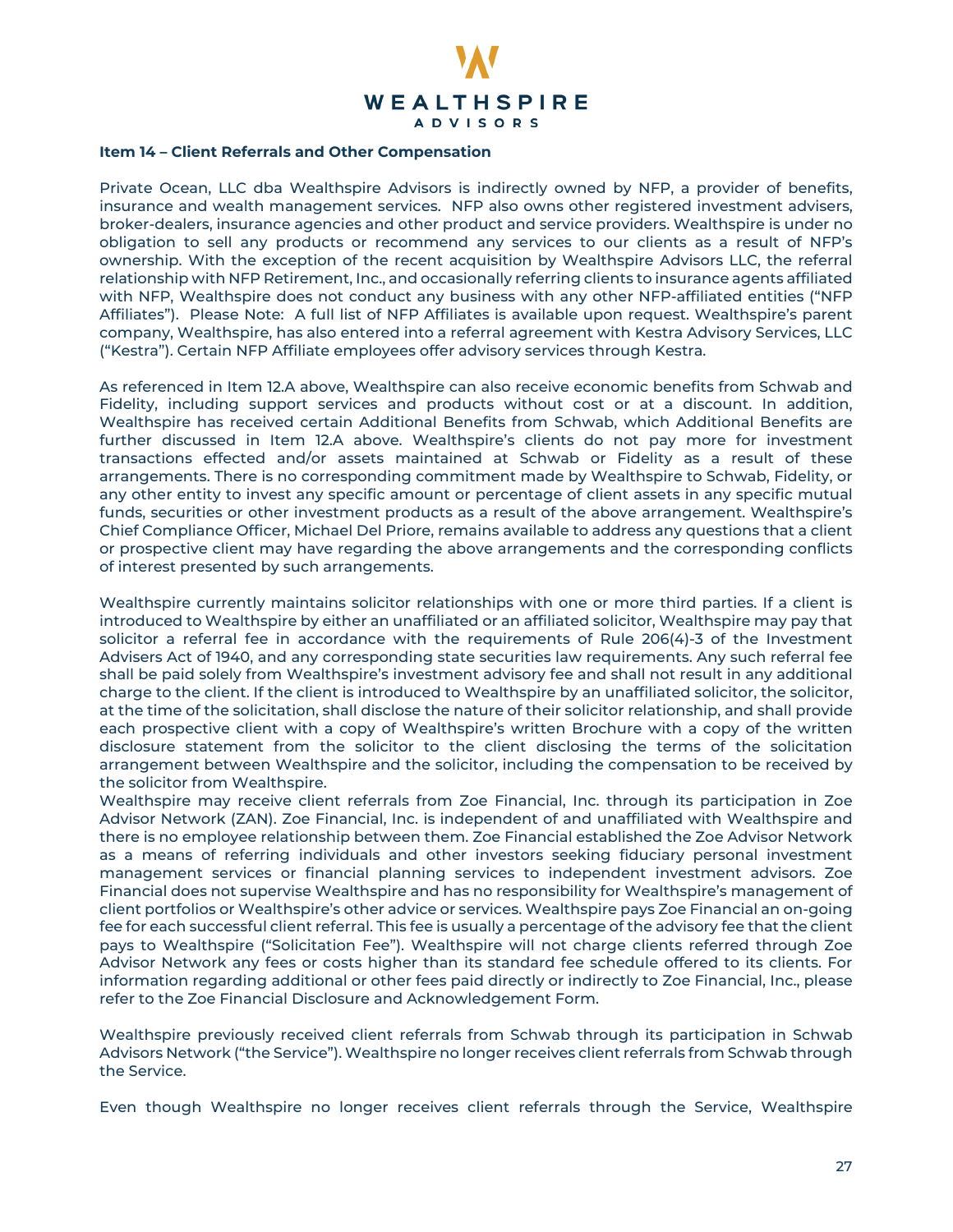

continues to pay Schwab a Participation Fee on all referred clients' accounts that are maintained in custody at Schwab and a Non-Schwab Custody Fee on all accounts that are maintained at, or transferred to, another custodian and Wealthspire remains the investment advisor for the account. The Participation Fee paid by Wealthspire is either a percentage of the value of the assets in the client's account or a percentage of the investment management fees associated with the account. Wealthspire pays Schwab the Participation Fee for so long as the referred client's account remains in custody at Schwab. The Participation Fee is billed to Wealthspire quarterly and may be increased, decreased or waived by Schwab from time to time. The Participation Fee is paid by Wealthspire and not by the client. Wealthspire has agreed not to charge clients referred through the Service fees or costs greater than the fees or costs Wealthspire charges clients with similar portfolios who were not referred through the Service.

Wealthspire generally pays Schwab a Non-Schwab Custody Fee if custody of a referred client's account is not maintained by, or assets in the account are transferred from, Schwab. This fee does not apply if the client was solely responsible for the decision not to maintain custody at Schwab. The Non-Schwab Custody fee is a one-time payment equal to a percentage of the assets placed with a custodian other than Schwab. The Non-Schwab Custody Fee is higher than the Participation Fees Advisor generally would pay in a single year. Thus, Wealthspire will have an incentive to recommend that a referred client's accounts be held in custody at Schwab.

<span id="page-27-0"></span>The Participation and Non-Schwab Custody Fees are based on assets in accounts of Wealthspire's clients who were referred by Schwab and those referred clients' family members living in the same household. Thus, Wealthspire has an incentive to encourage household members of clients referred by Schwab to maintain custody of their accounts and execute transactions at Schwab and to instruct Schwab to debit Wealthspire's fees directly from the accounts.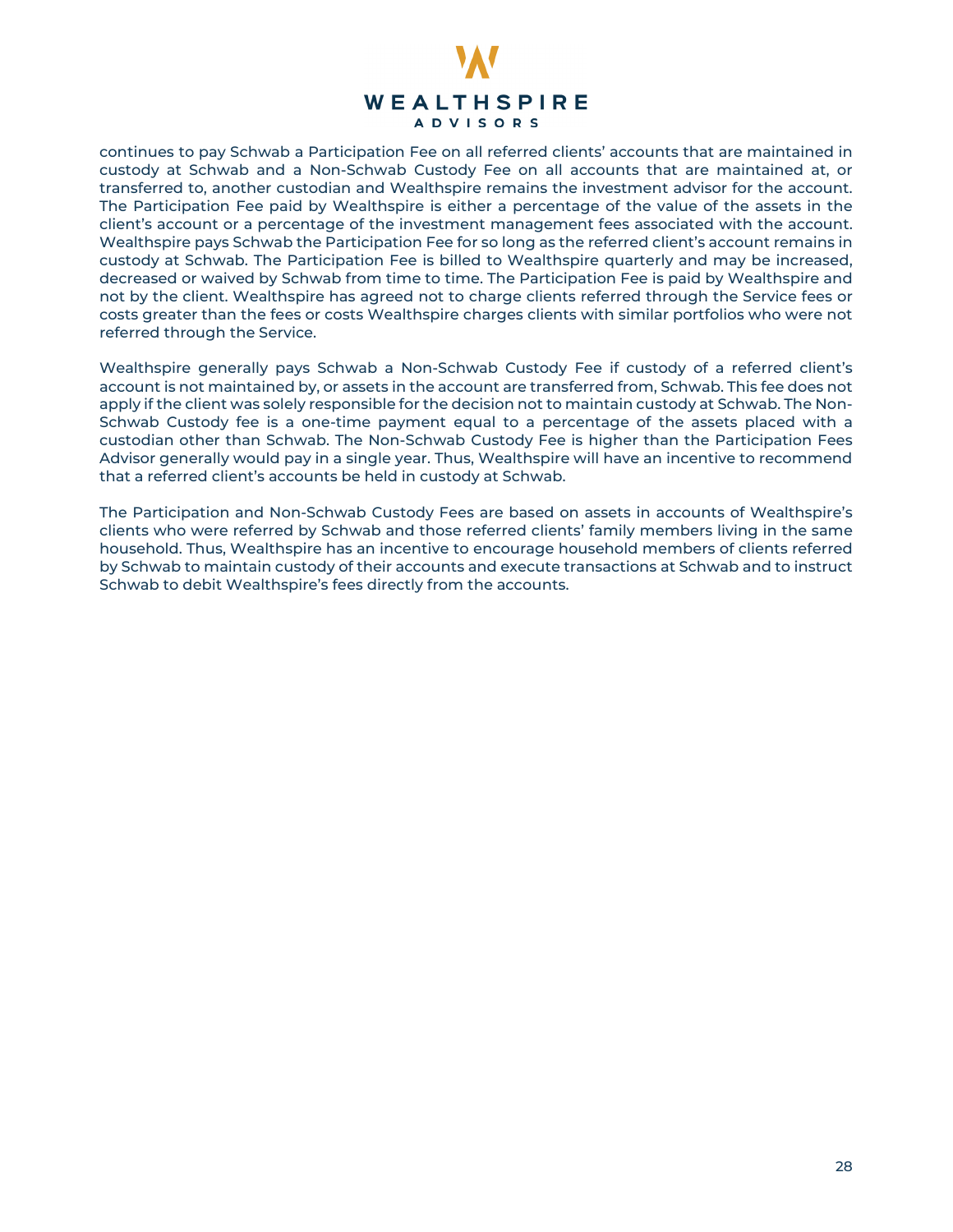

# **Item 15 – Custody**

Wealthspire shall have the ability to deduct its advisory fee from the client's custodial account on a quarterly basis. Clients are provided with written transaction confirmation notices, and a written summary account statement directly from the custodian (i.e., Schwab, Fidelity, etc.) at least quarterly. Please Note: To the extent that Wealthspire provides clients with periodic account statements or reports, the client is urged to compare any statement or report provided by Wealthspire with the account statements received from the account custodian. Please Also Note: The account custodian does not verify the accuracy of Wealthspire's advisory fee calculation.

Wealthspire offers certain eligible clients the opportunity to invest in cryptocurrency through an account with Flourish Crypto. Custody of Flourish Crypto accounts, including all assets in the accounts, and cryptocurrency trading services are provided by Paxos. Paxos is a New York limited purpose trust company regulated by the New York Department of Financial Services.

Clients receive account statements at least quarterly from Paxos. Clients should carefully review such statements and compare them to the account statements that may be provided to them by Wealthspire.

<span id="page-28-0"></span>Wealthspire provides other services on behalf of its clients that require disclosure at ADV Part 1, Item 9. In particular, certain clients have signed asset transfer authorizations that permit the qualified custodian to rely upon instructions from Wealthspire to transfer client funds to "third parties." In accordance with the guidance provided in the SEC Staff's February 21, 2017 Investment Adviser Association No-Action Letter, the affected accounts are not subjected to an annual surprise CPA examination. ANY QUESTIONS: Wealthspire's Chief Compliance Officer, Michael Del Priore, remains available to address any questions that a client or prospective client may have regarding custodyrelated issues.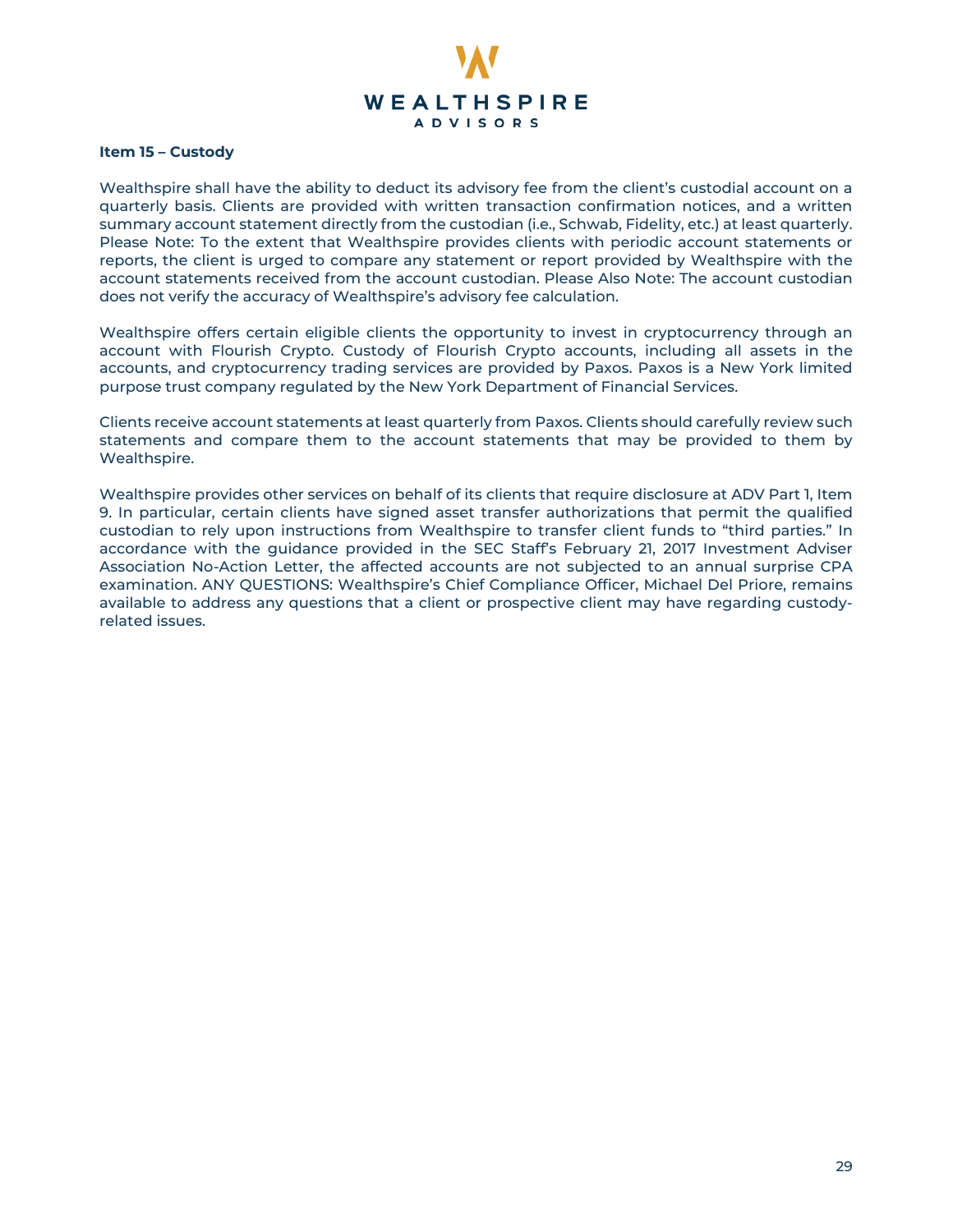

#### **Item 16 – Investment Discretion**

The client can determine to engage Wealthspire to provide investment advisory services on a discretionary basis. Prior to Wealthspire assuming discretionary authority over a client's account, the client shall be required to execute an Investment Advisory Agreement, naming Wealthspire as the client's attorney and agent in fact, granting Wealthspire full authority to buy, sell, or otherwise effect investment transactions involving the assets in the client's name found in the discretionary account.

<span id="page-29-0"></span>Clients who engage Wealthspire on a discretionary basis may, at any time, impose restrictions, in writing, on Wealthspire's discretionary authority (i.e. limit the types/amounts of particular securities purchased for their account, exclude the ability to purchase securities with an inverse relationship to the market, limit or proscribe Wealthspire's use of margin, etc.).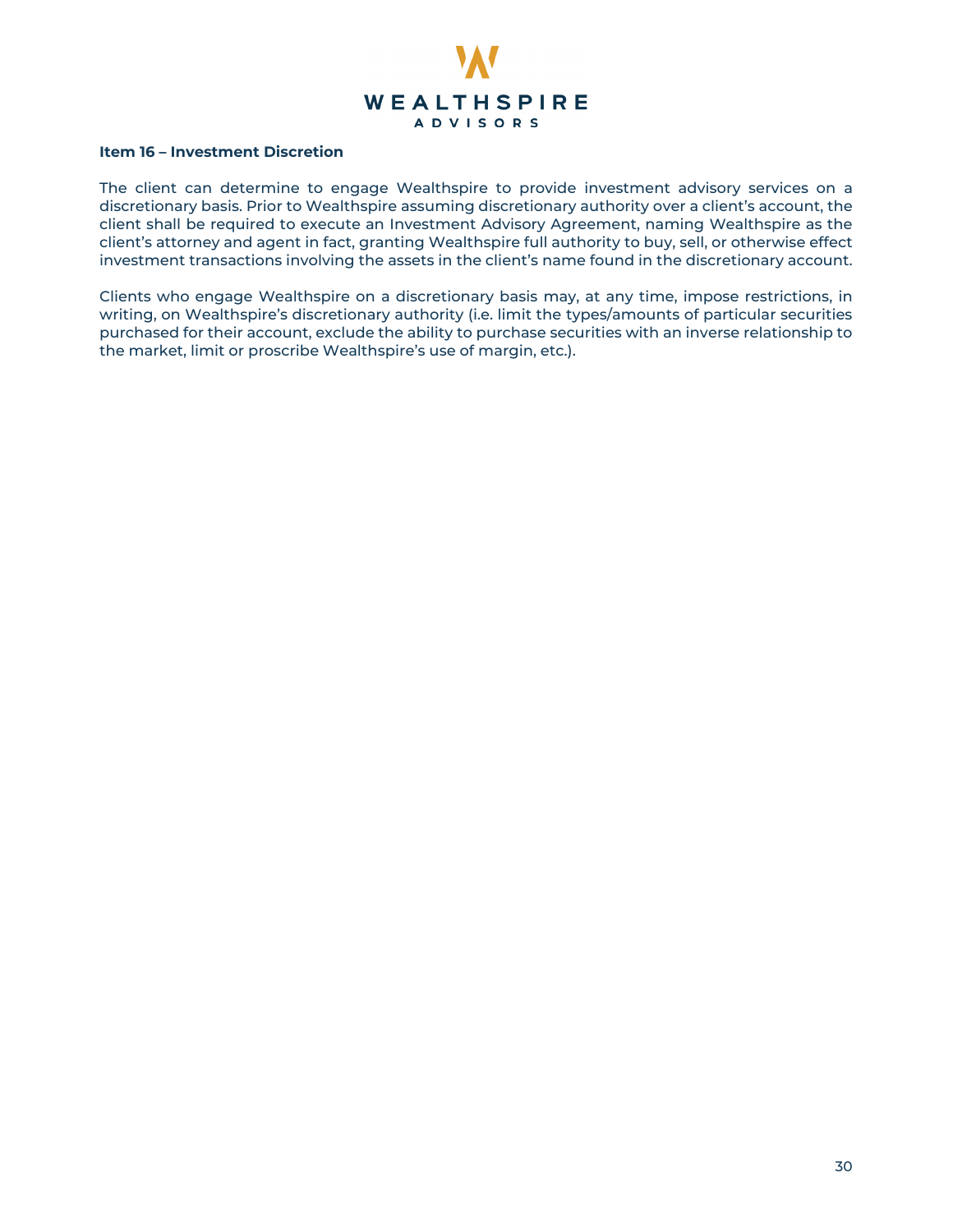

# **Item 17 – Voting Client Securities**

<span id="page-30-0"></span>A. Wealthspire generally does not vote client proxies. In most instances, clients maintain exclusive responsibility for: (1) directing the manner in which proxies solicited by issuers of securities owned by the client shall be voted, and (2) making all elections relative to any mergers, acquisitions, tender offers, bankruptcy proceedings or other type events pertaining to the client's investment assets.

However, in rare instances, where Wealthspire may use the services of other third-party Independent Manager(s), such Independent Manager(s) may retain the right to vote proxies for securities held in client accounts. As a matter of policy and as a fiduciary, the Independent Manager(s) has the responsibility for voting proxies consistent with the best economic interests of the client. The Independent Manager(s) shall exercise its proxy voting authority in accordance with its proxy voting policies and procedures as detailed in the Form ADV Part 2A of the Independent Manager(s). The Independent Manager(s) shall provide such information relating to its exercise of proxy voting authority (including the manner in which it has voted proxies and its resolution of conflicts of interest, if any) as reasonably requested by Wealthspire from time to time. Clients may obtain a copy of an Independent Manager's proxy voting policies by contacting Wealthspire's Chief Compliance Officer, Michael Del Priore.

B. Clients will receive their proxies or other solicitations directly from their custodian. Clients may contact Wealthspire to discuss any questions they may have with a particular solicitation.